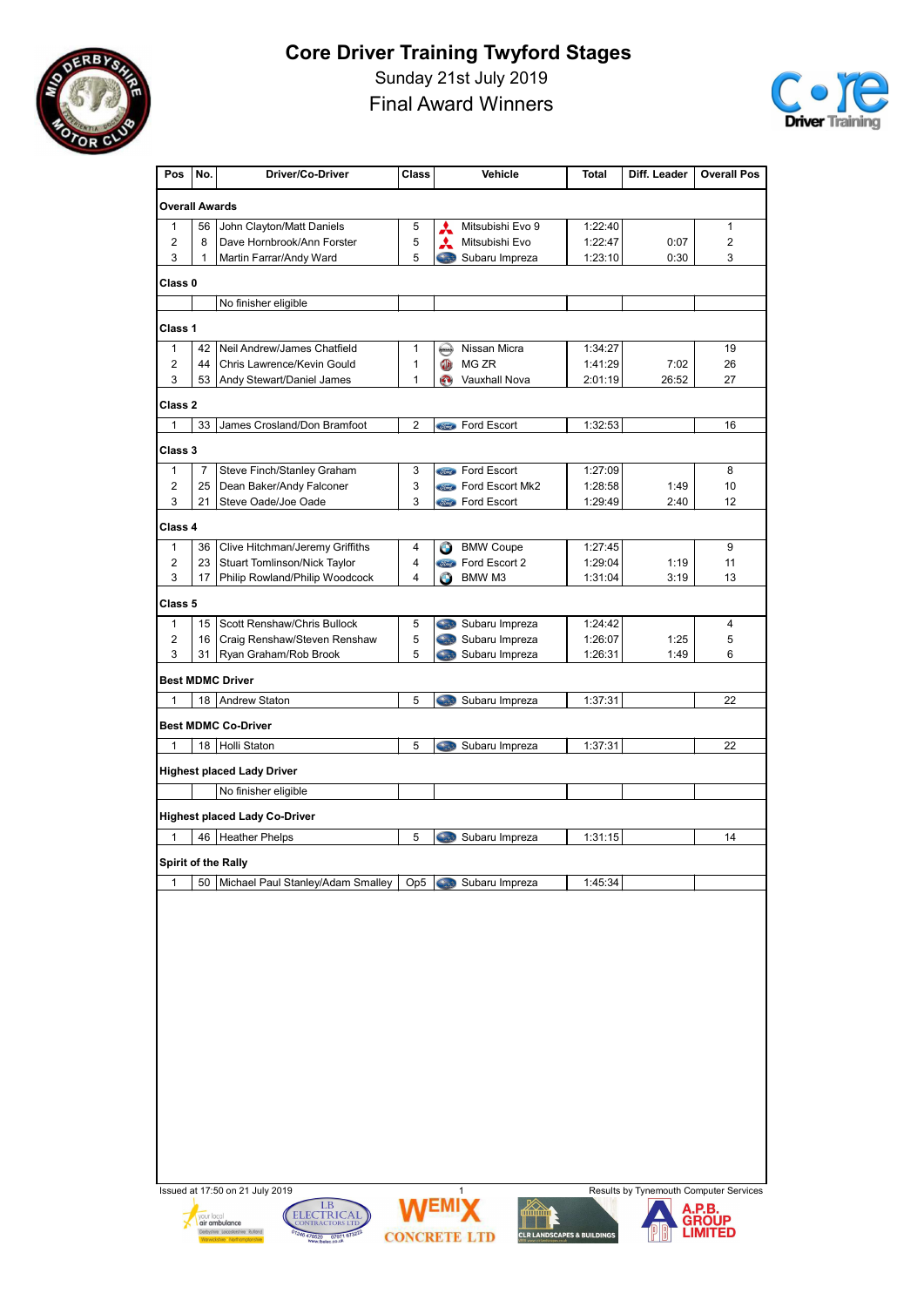

Sunday 21st July 2019

Final Positions



| Pos            | No.            | Driver/Co-driver                               | <b>Class</b>    | <b>Class</b>          |                            | Vehicle                     | Total         | <b>Total</b> | <b>Total</b>                           | Diff.  |
|----------------|----------------|------------------------------------------------|-----------------|-----------------------|----------------------------|-----------------------------|---------------|--------------|----------------------------------------|--------|
|                |                |                                                |                 | Pos.                  |                            |                             | <b>Stages</b> | Penalty      | <b>Time</b>                            | Leader |
|                |                | <b>Core Driver Training Twyford Rally 2019</b> |                 |                       |                            |                             |               |              |                                        |        |
| 1              | 56             | John Clayton/Matt Daniels                      | 5               | 1                     | ⋏                          | Mitsubishi Evo 9            | 1:22:40       |              | 1:22:40                                |        |
| $\overline{2}$ | 8              | Dave Hornbrook/Ann Forster                     | 5               | $\overline{c}$        | A                          | Mitsubishi Evo              | 1:22:47       |              | 1:22:47                                | 0:07   |
| 3              | $\mathbf{1}$   | Martin Farrar/Andy Ward                        | 5               | 3                     | <b>Castle</b>              | Subaru Impreza              | 1:23:10       |              | 1:23:10                                | 0:30   |
| 4              | 15             | Scott Renshaw/Chris Bullock                    | 5               | 4                     | <b>Class</b>               | Subaru Impreza              | 1:24:42       |              | 1:24:42                                | 2:02   |
| 5              | 16             | Craig Renshaw/Steven Renshaw                   | 5               | 5                     | <b>Stag</b>                | Subaru Impreza              | 1:26:07       |              | 1:26:07                                | 3:27   |
| 6              | 31             | Ryan Graham/Rob Brook                          | 5               | 6                     | <b>Cast</b>                | Subaru Impreza              | 1:26:31       |              | 1:26:31                                | 3:51   |
| 7              | 38             | Jonathan Lightbody/Tom Homan                   | 5               | 7                     | <b>City</b>                | Subaru Impreza              | 1:26:46       |              | 1:26:46                                | 4:06   |
| 8              | $\overline{7}$ | Steve Finch/Stanley Graham                     | 3               | 1                     | <b><i>Sired</i></b>        | Ford Escort                 | 1:27:09       |              | 1:27:09                                | 4:29   |
| 9              | 36             | Clive Hitchman/Jeremy Griffiths                | 4               | 1                     | $\bullet$                  | <b>BMW Coupe</b>            | 1:27:45       |              | 1:27:45                                | 5:05   |
| 10             | 25             | Dean Baker/Andy Falconer                       | 3               | 2                     |                            | <b>Come</b> Ford Escort Mk2 | 1:28:58       |              | 1:28:58                                | 6:18   |
| 11             | 23             | Stuart Tomlinson/Nick Taylor                   | 4               | $\overline{2}$        | <i><b>Stord</b></i>        | Ford Escort 2               | 1:29:04       |              | 1:29:04                                | 6:24   |
| 12             | 21             | Steve Oade/Joe Oade                            | 3               | 3                     |                            | <b>Stingth</b> Ford Escort  | 1:29:49       |              | 1:29:49                                | 7:09   |
| 13             | 17             | Philip Rowland/Philip Woodcock                 | 4               | 3                     | Θ                          | BMW M3                      | 1:30:34       | 0:30         | 1:31:04                                | 8:24   |
| 14             | 46             | Rob Hansford/Heather Phelps                    | 5               | 8                     |                            | Subaru Impreza              | 1:31:15       |              | 1:31:15                                | 8:35   |
| 15             | 35             | Kevin Hullah/Chris Harding                     | 3               | 4                     | <b>OD</b>                  | Volkswagen Golf GTI         | 1:31:58       |              | 1:31:58                                | 9:18   |
| 16             | 33             | James Crosland/Don Bramfoot                    | 2               | $\mathbf{1}$          |                            | <b>Stand</b> Ford Escort    | 1:32:53       |              | 1:32:53                                | 10:13  |
| 17             | 34             | Gareth Stanley/Ken Barber                      | 4               | 4                     | $\bullet$                  | <b>BMW 328</b>              | 1:33:51       |              | 1:33:51                                | 11:11  |
| 18             | 19             | Peter Outram/Jemma Outram                      | 4               | 5                     |                            | <b>State</b> Ford Escort    | 1:33:55       |              | 1:33:55                                | 11:15  |
| 19             | 42             | Neil Andrew/James Chatfield                    | 1               | $\mathbf{1}$          | <b>ATESAY</b>              | Nissan Micra                | 1:34:27       |              | 1:34:27                                | 11:47  |
| 20             | 47             | Mark Goddard/Laszlo Erdos                      | 5               | 9                     |                            | <b>Come</b> Ford Sierra     | 1:34:32       | 0:30         | 1:35:02                                | 12:22  |
| 21             | 45             | <b>Edward Welham/Stuart Rod</b>                | 3               | 5                     |                            | <b>Some</b> Ford Escort     | 1:36:17       |              | 1:36:17                                | 13:37  |
| 22             | 18             | Andrew Staton/Holli Staton                     | 5               | 10                    | 3.3                        | Subaru Impreza              | 1:37:31       |              | 1:37:31                                | 14:51  |
| 23             | 41             | Dave Leadbetter/Cath Woodman                   | 3               | 6                     | $\bullet$                  | BMW 318TI                   | 1:37:43       |              | 1:37:43                                | 15:03  |
| 24             | 37             | Dhiren Solanki/Dave Barratt                    | 3               | 7                     | 饗                          | Peugeot 205 GTI             | 1:38:40       |              | 1:38:40                                | 16:00  |
| 25             | 49             | Tom Hobson/Ellisha Blackwell                   | 3               | 8                     | <i><u><b>Simel</b></u></i> | Ford Focus                  | 1:39:20       |              | 1:39:20                                | 16:40  |
| 26             | 44             | Chris Lawrence/Kevin Gould                     | 1               | 2                     | O                          | MG ZR                       | 1:41:29       |              | 1:41:29                                | 18:49  |
| 27             | 53             | Andy Stewart/Daniel James                      | 1               | 3                     | Q                          | Vauxhall Nova               | 2:01:19       |              | 2:01:19                                | 38:39  |
|                |                | Core Driver Training Twyford Open Rally 2019   |                 |                       |                            |                             |               |              |                                        |        |
| $\mathbf{1}$   | 50             | Michael Paul Stanley/Adam Smalley              | Op <sub>5</sub> | 1                     | <b>Cast</b>                | Subaru Impreza              | 1:45:34       |              | 1:45:34                                |        |
|                |                |                                                |                 |                       |                            |                             |               |              |                                        |        |
|                |                |                                                |                 |                       |                            |                             |               |              |                                        |        |
|                |                |                                                |                 |                       |                            |                             |               |              |                                        |        |
|                |                |                                                |                 |                       |                            |                             |               |              |                                        |        |
|                |                |                                                |                 |                       |                            |                             |               |              |                                        |        |
|                |                |                                                |                 |                       |                            |                             |               |              |                                        |        |
|                |                |                                                |                 |                       |                            |                             |               |              |                                        |        |
|                |                |                                                |                 |                       |                            |                             |               |              |                                        |        |
|                |                |                                                |                 |                       |                            |                             |               |              |                                        |        |
|                |                |                                                |                 |                       |                            |                             |               |              |                                        |        |
|                |                |                                                |                 |                       |                            |                             |               |              |                                        |        |
|                |                |                                                |                 |                       |                            |                             |               |              |                                        |        |
|                |                |                                                |                 |                       |                            |                             |               |              |                                        |        |
|                |                |                                                |                 |                       |                            |                             |               |              |                                        |        |
|                |                |                                                |                 |                       |                            |                             |               |              |                                        |        |
|                |                |                                                |                 |                       |                            |                             |               |              |                                        |        |
|                |                |                                                |                 |                       |                            |                             |               |              |                                        |        |
|                |                |                                                |                 |                       |                            |                             |               |              |                                        |        |
|                |                |                                                |                 |                       |                            |                             |               |              |                                        |        |
|                |                |                                                |                 |                       |                            |                             |               |              |                                        |        |
|                |                |                                                |                 |                       |                            |                             |               |              |                                        |        |
|                |                |                                                |                 |                       |                            |                             |               |              |                                        |        |
|                |                |                                                |                 |                       |                            |                             |               |              |                                        |        |
|                |                |                                                |                 |                       |                            |                             |               |              |                                        |        |
|                |                |                                                |                 |                       |                            |                             |               |              |                                        |        |
|                |                |                                                |                 |                       |                            |                             |               |              |                                        |        |
|                |                |                                                |                 |                       |                            |                             |               |              |                                        |        |
|                |                |                                                |                 |                       |                            |                             |               |              |                                        |        |
|                |                | Issued at 17:50 on 21 July 2019                |                 | <b><i>IAIEMIV</i></b> | 2                          | <b>XX</b>                   |               |              | Results by Tynemouth Computer Services |        |







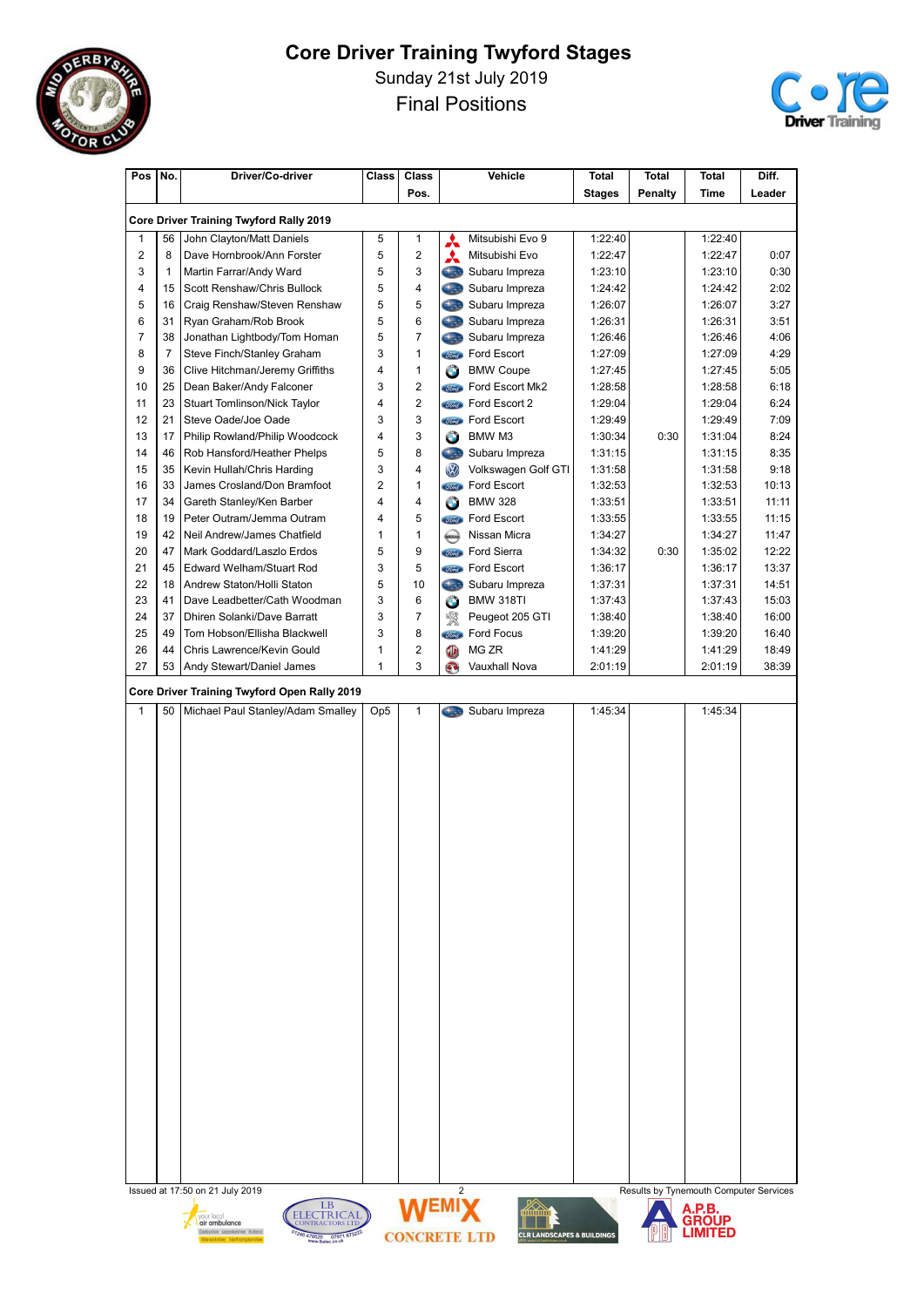

Sunday 21st July 2019

Final Results by Competition Number



Results to MC2 Number of starters is 55

| No.                     | Grp            | Sponsor                                                                             |                | <b>Class</b>   |                           | Vehicle                              | <b>Total</b>      | <b>Total</b>                                    | Total       | Diff.  |
|-------------------------|----------------|-------------------------------------------------------------------------------------|----------------|----------------|---------------------------|--------------------------------------|-------------------|-------------------------------------------------|-------------|--------|
|                         | Pos            | Driver/Co-driver                                                                    |                | Posn.          |                           |                                      | <b>Stages</b>     | Penalty                                         | <b>Time</b> | Leader |
|                         |                |                                                                                     |                |                |                           |                                      |                   |                                                 |             |        |
|                         |                | <b>Core Driver Training Twyford Rally 2019</b>                                      |                |                |                           |                                      |                   |                                                 |             |        |
| 1                       | 3              | <b>APW Market Management Ltd</b>                                                    |                |                |                           |                                      |                   |                                                 |             |        |
|                         |                | Martin Farrar/Andy Ward                                                             | 5              | 3              |                           | Subaru Impreza                       | 1:23:10           |                                                 | 1:23:10     | 0:30   |
| $\overline{2}$          |                | David Welch/Steve McNulty                                                           | 5              |                |                           | Subaru Impreza                       |                   | Did not visit final control                     |             |        |
| 3                       |                | <b>Cat Lund Web Design</b>                                                          |                |                |                           |                                      |                   |                                                 |             |        |
|                         |                | Andy Rowe/Cat Lund                                                                  | 5              |                |                           | Mitsubishi Evo 2                     | Gearbox after SS5 |                                                 |             |        |
| $\overline{\mathbf{4}}$ |                | <b>Sheffield Rolling Road</b>                                                       |                |                |                           |                                      |                   |                                                 |             |        |
|                         |                | Ian Tiffany/Graham White                                                            | 5              |                |                           | Subaru Impreza R 4                   |                   | Saving car for another day after SS6            |             |        |
| 5                       |                | Wemix Concrete Ltd, Racing Hardware, LG's Design, Sheffield Rolling Road            |                |                |                           |                                      |                   |                                                 |             |        |
|                         |                | Hugh Peat/Dane Chapman                                                              | 5              |                |                           | Subaru Impreza                       | Cam belt - SS6    |                                                 |             |        |
| 6                       |                | UK Powder Coaters (East Midlands) Ltd Midland Motor Sport, TBRracing Ltd AJs Garage |                |                |                           |                                      |                   |                                                 |             |        |
|                         |                | Stephen Booth/Catherine Booth                                                       | 4              |                |                           | Ford Escort Mk1 RS2000 Gearbox - SS3 |                   |                                                 |             |        |
| 7                       | 8              | Steve Finch/Stanley Graham                                                          | 3              | $\mathbf{1}$   |                           | Ford Escort                          | 1:27:09           |                                                 | 1:27:09     | 4:29   |
| 8                       | $\overline{2}$ | Hornbrook Motorsport/Kelton Electrical Ltd                                          |                |                |                           |                                      |                   |                                                 |             |        |
|                         |                | Dave Hornbrook/Ann Forster                                                          | 5              | 2              |                           | Mitsubishi Evo                       | 1:22:47           |                                                 | 1:22:47     | 0:07   |
| 9                       |                | <b>Burton Power/G &amp; B Finch</b>                                                 |                |                |                           |                                      |                   |                                                 |             |        |
|                         |                | Ashley Davies/Sam Fordham                                                           | 4              |                |                           | <b>Component</b> Ford Escort         |                   | Rod through block - SS1                         |             |        |
| 10                      |                | <b>Ti Rally School</b>                                                              |                |                |                           |                                      |                   |                                                 |             |        |
|                         |                | Mick Gallagher/Craig Burgess                                                        | 3              |                |                           | <b>Store Ford Escort</b>             |                   | Hub failure - after SS3                         |             |        |
| 11                      |                | <b>TBA/APB Group Ltd</b>                                                            |                |                |                           |                                      |                   |                                                 |             |        |
|                         |                | Andy Graham/Kevin Cornforth                                                         | 2              |                |                           | <b>Come</b> Ford Escort Mk2 RS       |                   | Navigator can go up & down but not left & right |             |        |
| 12                      |                | A R Motors Ltd, Allroads Asphalt Solutions Ltd                                      |                |                |                           |                                      |                   |                                                 |             |        |
|                         |                | Richard Jordan/Richard Varnham                                                      | 5              |                |                           | Mitsubishi Lance Evo 9               |                   | Broken halfshaft - after SS2                    |             |        |
| 14                      |                | Jordan Road Surfacing, LGS Designs, Ryse                                            |                |                |                           |                                      |                   |                                                 |             |        |
|                         |                | James Gratton-Smith/Matt Bown                                                       | 4              |                |                           | <b>Come</b> Ford Escort              |                   | Broken halfshaft - SS2                          |             |        |
| 15                      | 4              | <b>Sheffield Rolling Road</b>                                                       |                |                |                           |                                      |                   |                                                 |             |        |
|                         |                | Scott Renshaw/Chris Bullock                                                         | 5              | 4              |                           | Subaru Impreza                       | 1:24:42           |                                                 | 1:24:42     | 2:02   |
| 16                      | 5              | Gallant Engineering Services Sheffield Rolling Road Lawn Mower Service's Kielder    |                |                |                           |                                      |                   |                                                 |             |        |
|                         |                | Craig Renshaw/Steven Renshaw                                                        | 5              | 5              |                           | Subaru Impreza                       | 1:26:07           |                                                 | 1:26:07     | 3:27   |
| 17                      | 13             | <b>Rowland Transport Ltd</b>                                                        |                |                |                           |                                      |                   |                                                 |             |        |
|                         |                | Philip Rowland/Philip Woodcock                                                      | 4              | 3              |                           | BMW M3                               | 1:30:34           | 0:30                                            | 1:31:04     | 8:24   |
| 18                      | 22             | <b>Core Driver Training, Riders for Health</b>                                      |                |                |                           |                                      |                   |                                                 |             |        |
|                         |                | Andrew Staton/Holli Staton                                                          | 5              | 10             |                           | Subaru Impreza                       | 1:37:31           |                                                 | 1:37:31     | 14:51  |
| 19                      | 18             | <b>Laser Tools Racing</b>                                                           |                |                |                           |                                      |                   |                                                 |             |        |
|                         |                | Peter Outram/Jemma Outram                                                           | 4              | 5              |                           | <b>Sind</b> Ford Escort              | 1:33:55           |                                                 | 1:33:55     | 11:15  |
| 20                      |                | <b>Pickles Tree Services</b>                                                        |                |                |                           |                                      |                   |                                                 |             |        |
|                         |                | Michael Pickles/Beverley Warren                                                     | 3              |                | $\bullet$                 | Proton Satria                        |                   | Three wheels on my wagon - SS4                  |             |        |
| 21                      | 12             | Marsh Garage Motorsport & Redline Racing Engines                                    |                |                |                           |                                      |                   |                                                 |             |        |
|                         |                | Steve Oade/Joe Oade                                                                 | 3              | 3              |                           | <b>Component</b> Ford Escort         | 1:29:49           |                                                 | 1:29:49     | 7:09   |
| 22                      |                | Derbyshire Motorhome Rental, Racing Hardware                                        |                |                |                           |                                      |                   |                                                 |             |        |
|                         |                | Rob Fisher/Will Stroud                                                              | 3              |                |                           | Renault Clio                         |                   | Hole in sump - after SS3                        |             |        |
| 23                      | 11             | Stuart Tomlinson/Nick Taylor                                                        | 4              | 2              |                           | <b>Compose</b> Ford Escort 2         | 1:29:04           |                                                 | 1:29:04     | 6:24   |
| 25                      | 10             | A B Autos Accident Damage Repairs                                                   |                |                |                           |                                      |                   |                                                 |             |        |
|                         |                | Dean Baker/Andy Falconer                                                            | 3              | $\overline{2}$ |                           | <b>Street</b> Ford Escort Mk2        | 1:28:58           |                                                 | 1:28:58     | 6:18   |
| 26                      |                | Antony Allery/Daniel Tribe                                                          | 3              |                |                           | <b>State</b> Ford Escort RS          | Broken axle - SS4 |                                                 |             |        |
| 27                      |                | John Taylor/Kevin Smith                                                             | $\overline{2}$ |                |                           | <b>Street Ford Escort Mexico</b>     |                   | Broken front stub axle - SS7                    |             |        |
| 29                      |                | <b>C&amp;N Rally Services</b>                                                       |                |                |                           |                                      |                   |                                                 |             |        |
|                         |                | Christopher Langthorne/Rebecca Marshall                                             | 3              |                |                           | <b>Compact Ford Escort Mk2</b>       | Clutch after SS5  |                                                 |             |        |
| 30                      |                | Redline Engine Developments, ETC Tyres, Millers Oils, ARP                           |                |                |                           |                                      |                   |                                                 |             |        |
|                         |                | David Duff/Richard Hill                                                             | 2              |                |                           | Ford Escort Mk2                      |                   | Broken halfshaft - SS1                          |             |        |
| 31                      | 6              | <b>Hydrofitness Soutions/Water Fitness</b>                                          |                |                |                           |                                      |                   |                                                 |             |        |
|                         |                | Ryan Graham/Rob Brook                                                               | 5              | 6              |                           | Subaru Impreza                       | 1:26:31           |                                                 | 1:26:31     | 3:51   |
| 32                      |                | Graham White/Martin Cooper                                                          | 4              |                | Θ                         | <b>BMW Compact</b>                   | Driveshaft - SS7  |                                                 |             |        |
| 33                      | 16             | <b>SureWire</b>                                                                     |                |                |                           |                                      |                   |                                                 |             |        |
|                         |                | James Crosland/Don Bramfoot                                                         | 2              | 1              | <i><u><b>Sord</b></u></i> | Ford Escort                          | 1:32:53           |                                                 | 1:32:53     | 10:13  |
| 34                      | 17             | Gareth Stanley/Ken Barber                                                           | 4              | 4              | Θ                         | <b>BMW 328</b>                       | 1:33:51           |                                                 | 1:33:51     | 11:11  |
| 35                      | 15             | Andy Levy Vehicle Body Repairs & Restorations Lawson Cars-VW Specialist             |                |                |                           |                                      |                   |                                                 |             |        |
|                         |                | Kevin Hullah/Chris Harding                                                          | 3              | 4              | $\circledR$               | Volkswagen Golf GTI                  | 1:31:58           |                                                 | 1:31:58     | 9:18   |
|                         |                |                                                                                     |                |                |                           |                                      |                   |                                                 |             |        |









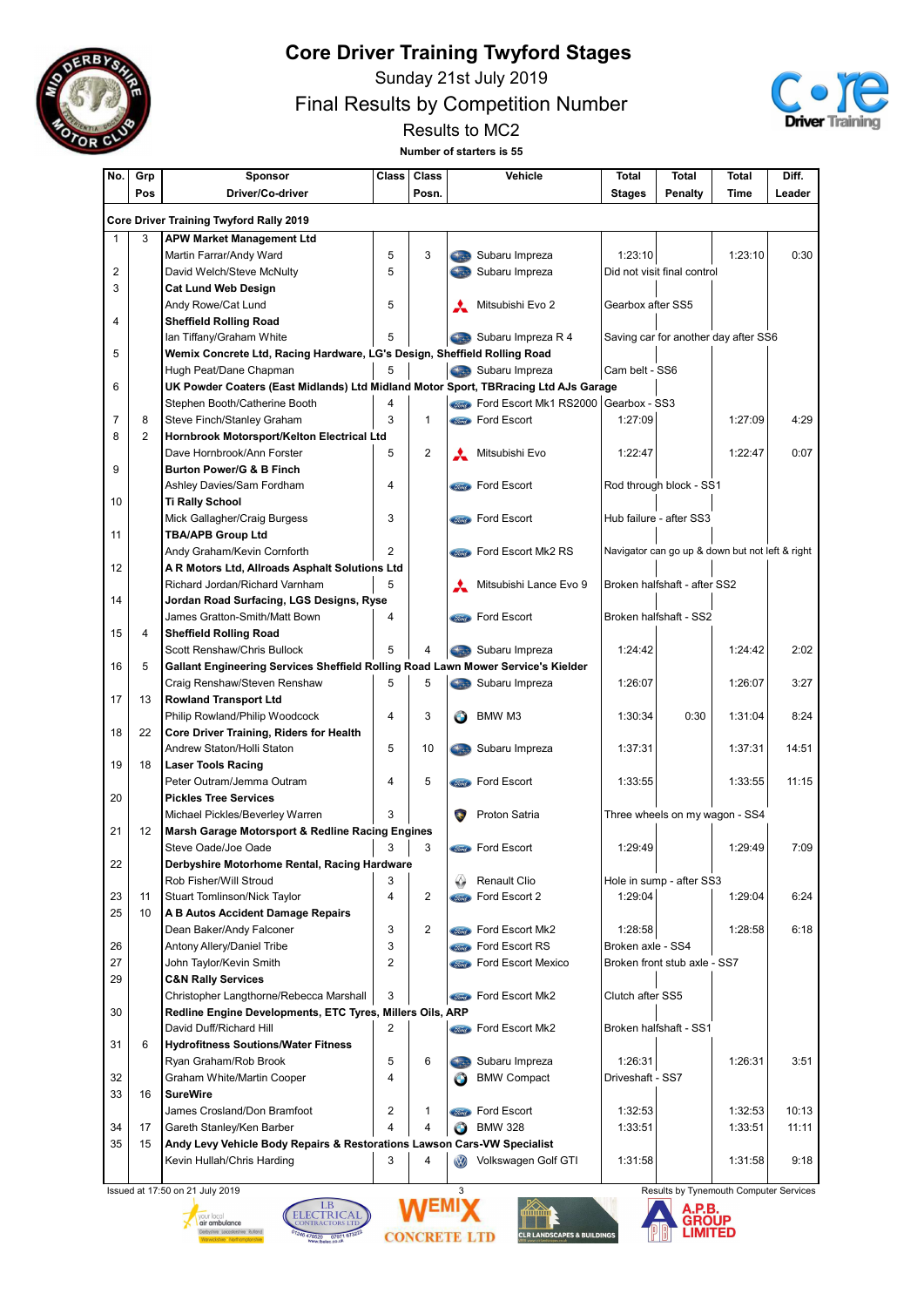

Sunday 21st July 2019

Final Results by Competition Number



Results to MC2 Number of starters is 55

| No.      | Grp                  | Sponsor                                                                             | <b>Class</b>    | <b>Class</b>        |                      | Vehicle                               | <b>Total</b>       | <b>Total</b>                                    | <b>Total</b> | Diff.  |
|----------|----------------------|-------------------------------------------------------------------------------------|-----------------|---------------------|----------------------|---------------------------------------|--------------------|-------------------------------------------------|--------------|--------|
|          | Pos                  | Driver/Co-driver                                                                    |                 | Posn.               |                      |                                       | <b>Stages</b>      | Penalty                                         | Time         | Leader |
|          |                      |                                                                                     |                 |                     |                      |                                       |                    |                                                 |              |        |
|          |                      | Core Driver Training Twyford Rally 2019 (Continued)                                 |                 |                     |                      |                                       |                    |                                                 |              |        |
| 36       | 9                    | <b>Nunns of Grimsby</b>                                                             |                 |                     |                      |                                       |                    |                                                 |              |        |
|          |                      | Clive Hitchman/Jeremy Griffiths                                                     | 4               | 1                   | G                    | <b>BMW Coupe</b>                      | 1:27:45            |                                                 | 1:27:45      | 5:05   |
| 37<br>38 | 24<br>$\overline{7}$ | Dhiren Solanki/Dave Barratt                                                         | 3               | $\overline{7}$      | 饗                    | Peugeot 205 GTI                       | 1:38:40            |                                                 | 1:38:40      | 16:00  |
|          |                      | <b>Gallant Engineering Services, First4Care</b>                                     | 5               | $\overline{7}$      | 5.3                  | Subaru Impreza                        | 1:26:46            |                                                 | 1:26:46      | 4:06   |
| 39       |                      | Jonathan Lightbody/Tom Homan<br><b>PW Plant Hire</b>                                |                 |                     |                      |                                       |                    |                                                 |              |        |
|          |                      | Paul Wild/Andy Sumner                                                               | 3               |                     | ₩                    | Peugeot 205 GTI                       |                    | Exhaust and gearbox after SS6                   |              |        |
| 40       |                      | <b>Burton Power London</b>                                                          |                 |                     |                      |                                       |                    |                                                 |              |        |
|          |                      | <b>Tudor Davies/Richard Bonner</b>                                                  | 3               |                     |                      | <b>Sond</b> Ford Escort               | Differential - SS1 |                                                 |              |        |
| 41       | 23                   | <b>JWS Developments</b>                                                             |                 |                     |                      |                                       |                    |                                                 |              |        |
|          |                      | Dave Leadbetter/Cath Woodman                                                        | 3               | 6                   | G                    | <b>BMW 318TI</b>                      | 1:37:43            |                                                 | 1:37:43      | 15:03  |
| 42       | 19                   | Neil Andrew/James Chatfield                                                         | 1               | 1                   | <b>WESAW</b>         | Nissan Micra                          | 1:34:27            |                                                 | 1:34:27      | 11:47  |
| 43       |                      | Dennis Sanford/Adam Sutton                                                          | 3               |                     | $\circledast$        | Škoda Felicia Kit Car                 | Stopped - SS5      |                                                 |              |        |
| 44       | 26                   | Kielder WT                                                                          |                 |                     |                      |                                       |                    |                                                 |              |        |
|          |                      | Chris Lawrence/Kevin Gould                                                          | 1               | $\overline{2}$      | (ID)                 | MG ZR                                 | 1:41:29            |                                                 | 1:41:29      | 18:49  |
| 45       | 21                   | <b>Edward Welham/Stuart Rod</b>                                                     | 3               | 5                   |                      | <b>Compa</b> Ford Escort              | 1:36:17            |                                                 | 1:36:17      | 13:37  |
| 46       | 14                   | <b>Hansford Plant Hire Ltd</b>                                                      |                 |                     |                      |                                       |                    |                                                 |              |        |
|          |                      | Rob Hansford/Heather Phelps                                                         | 5               | 8                   | <b>Contract</b>      | Subaru Impreza                        | 1:31:15            |                                                 | 1:31:15      | 8:35   |
| 47       | 20                   | Mark Goddard/Laszlo Erdos                                                           | 5               | 9                   | <b><i>Stored</i></b> | <b>Ford Sierra</b>                    | 1:34:32            | 0:30                                            | 1:35:02      | 12:22  |
| 48       |                      | Craig Bridges/Joe Bridges                                                           | $\overline{2}$  |                     | ☎                    | Citroën C2 GT                         |                    | Did not complete enough stages to be classified |              |        |
| 49       | 25                   | Hobson Motorsport, Wildax Motorhomes, Zaks Comedy Club                              |                 |                     |                      |                                       |                    |                                                 |              |        |
|          |                      | Tom Hobson/Ellisha Blackwell                                                        | 3               | 8                   |                      | <b>Street</b> Ford Focus              | 1:39:20            |                                                 | 1:39:20      | 16:40  |
| 51       |                      | Lorraine Leeming/Karen Fitz-Simons                                                  | $\overline{2}$  |                     |                      | <b>Storet</b> Ford Escort             | Engine after SS3   |                                                 |              |        |
| 52       |                      | Justin Chapman/Simon Walsh                                                          | 1               |                     | 饗                    | Peugeot 207                           |                    | Clutch slave cylinder after SS1                 |              |        |
| 53       | 27                   | <b>SMT/Beetroot Design</b>                                                          |                 |                     |                      |                                       |                    |                                                 |              |        |
|          |                      | Andy Stewart/Daniel James                                                           | 1               | 3                   | æ,                   | Vauxhall Nova                         | 2:01:19            |                                                 | 2:01:19      | 38:39  |
| 54       |                      | <b>Rapid Rubber</b>                                                                 |                 |                     |                      |                                       |                    |                                                 |              |        |
|          |                      | Jonny Walker/Lee Oxley                                                              | 5               |                     |                      | Subaru WRX                            |                    | Power steering/radiator after SS4               |              |        |
| 56       | 1                    | J C Motor Services Ltd                                                              |                 |                     |                      |                                       |                    |                                                 |              |        |
|          |                      | John Clayton/Matt Daniels                                                           | 5               | 1                   |                      | Mitsubishi Evo 9                      | 1:22:40            |                                                 | 1:22:40      |        |
|          |                      |                                                                                     |                 |                     |                      |                                       |                    |                                                 |              |        |
| 50       | 1                    | Core Driver Training Twyford Open Rally 2019                                        | Op <sub>5</sub> | $\mathbf{1}$        |                      |                                       | 1:45:34            |                                                 | 1:45:34      |        |
| 101      |                      | Michael Paul Stanley/Adam Smalley<br><b>ABM Pest Control/Simons Motor Engineers</b> |                 |                     | 5.3                  | Subaru Impreza                        |                    |                                                 |              |        |
|          |                      | Simon Belcher/Pete Butler                                                           | Op4             |                     |                      | <b>BMW Series ONE</b>                 |                    | Suspension - after SS3                          |              |        |
| 102      |                      | Dan Curwen/Katie Mashiter                                                           | Op1             |                     | G<br>O)              | <b>Vauxhall Nova</b>                  |                    | Discretion is better part of valour - after SS5 |              |        |
| 103      |                      | Mike Lacey/Brian Marquis                                                            | Op <sub>0</sub> |                     | MSSAN                | Nissan Micra                          | Gear linkage - SS4 |                                                 |              |        |
|          |                      |                                                                                     |                 |                     |                      |                                       |                    |                                                 |              |        |
|          |                      |                                                                                     |                 |                     |                      |                                       |                    |                                                 |              |        |
|          |                      |                                                                                     |                 |                     |                      |                                       |                    |                                                 |              |        |
|          |                      |                                                                                     |                 |                     |                      |                                       |                    |                                                 |              |        |
|          |                      |                                                                                     |                 |                     |                      |                                       |                    |                                                 |              |        |
|          |                      |                                                                                     |                 |                     |                      |                                       |                    |                                                 |              |        |
|          |                      |                                                                                     |                 |                     |                      |                                       |                    |                                                 |              |        |
|          |                      |                                                                                     |                 |                     |                      |                                       |                    |                                                 |              |        |
|          |                      |                                                                                     |                 |                     |                      |                                       |                    |                                                 |              |        |
|          |                      |                                                                                     |                 |                     |                      |                                       |                    |                                                 |              |        |
|          |                      |                                                                                     |                 |                     |                      |                                       |                    |                                                 |              |        |
|          |                      |                                                                                     |                 |                     |                      |                                       |                    |                                                 |              |        |
|          |                      |                                                                                     |                 |                     |                      |                                       |                    |                                                 |              |        |
|          |                      |                                                                                     |                 |                     |                      |                                       |                    |                                                 |              |        |
|          |                      |                                                                                     |                 |                     |                      |                                       |                    |                                                 |              |        |
|          |                      |                                                                                     |                 |                     |                      |                                       |                    |                                                 |              |        |
|          |                      |                                                                                     |                 |                     |                      |                                       |                    |                                                 |              |        |
|          |                      |                                                                                     |                 |                     |                      |                                       |                    |                                                 |              |        |
|          |                      |                                                                                     |                 |                     |                      |                                       |                    |                                                 |              |        |
|          |                      |                                                                                     |                 |                     |                      |                                       |                    |                                                 |              |        |
|          |                      |                                                                                     |                 |                     |                      |                                       |                    |                                                 |              |        |
|          |                      |                                                                                     |                 |                     |                      |                                       |                    |                                                 |              |        |
|          |                      | Issued at 17:50 on 21 July 2019                                                     |                 |                     | 4                    |                                       |                    | Results by Tynemouth Computer Services          |              |        |
|          |                      | LB<br><b>ELECTRICAL</b><br>our local                                                |                 | <b>NEMI</b>         |                      | ,,,,,,,,,,                            |                    | A.P.B.                                          |              |        |
|          |                      | air ambulance<br><b>ONTRACTORS LTD</b><br>Derbyshire Leicestershire Rutland         |                 |                     |                      |                                       |                    | <b>GROUP</b><br>LIMITED                         |              |        |
|          |                      | 01246 470520 07971 67322                                                            |                 | <b>CONCRETE LTD</b> |                      | <b>CLR LANDSCAPES &amp; BUILDINGS</b> |                    |                                                 |              |        |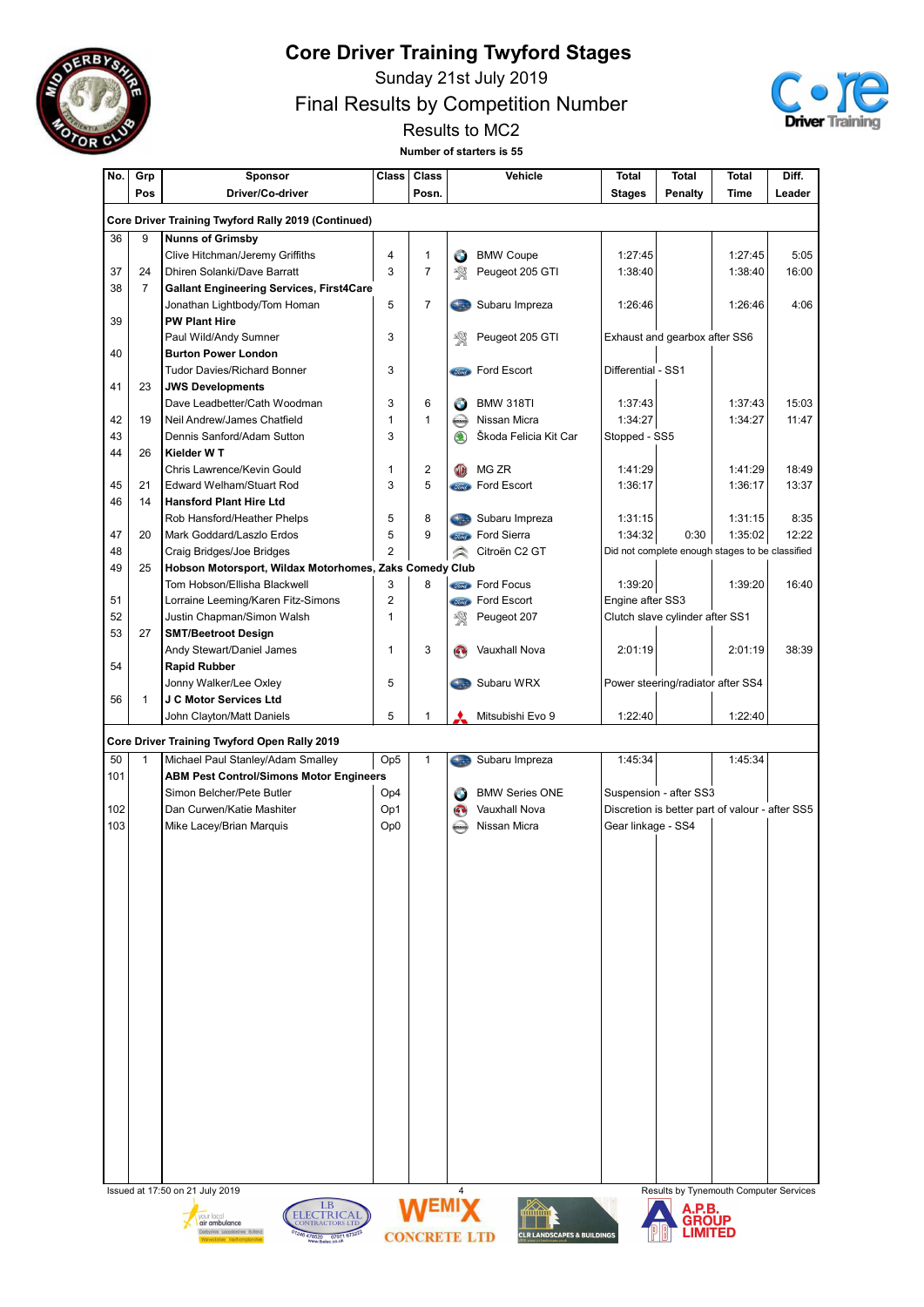

Sunday 21st July 2019 Final Stage Times



| No.            | Driver                                       | <b>Class</b>    | SS <sub>1</sub>    | SS <sub>2</sub>         | SS <sub>3</sub>        | SS <sub>4</sub>                      | SS 5                                                    | SS <sub>6</sub>  | SS 7                              | SS <sub>8</sub>              | <b>Penalties</b>                                |
|----------------|----------------------------------------------|-----------------|--------------------|-------------------------|------------------------|--------------------------------------|---------------------------------------------------------|------------------|-----------------------------------|------------------------------|-------------------------------------------------|
|                |                                              |                 | Stage 1            |                         | Stage 3                |                                      | Stage 5                                                 |                  | Stage 7                           |                              |                                                 |
|                |                                              |                 |                    | Stage 2                 |                        | Stage 4                              |                                                         | Stage 6          |                                   | Stage 8                      |                                                 |
|                | Core Driver Training Twyford Rally 2019      |                 |                    |                         |                        |                                      |                                                         |                  |                                   |                              |                                                 |
| 1              | <b>Martin Farrar</b>                         | 5               | 10:34              | 9:40                    | 9:38                   | 9:16                                 | 12:20                                                   | 11:55            | 9:29                              | 10:18                        |                                                 |
| $\overline{2}$ | David Welch                                  | 5               | 10:04              | 9:31                    | 9:23                   | 9:10                                 | 12:06                                                   | 11:42            | 9:17                              |                              | Did not visit final control                     |
| 3              | Andy Rowe                                    | 5               | 9:59               | 9:38                    | 9:30                   | 9:17                                 | 12:27                                                   |                  | Gearbox after SS5                 |                              |                                                 |
| 4              | lan Tiffany                                  | 5               | 10:51              | 17:00                   | 9:49                   | 9:35                                 | 12:38                                                   |                  |                                   |                              | 12:24 Saving car for another day after SS6      |
| 5              | Hugh Peat                                    | 5               | 10:49              | 10:05                   | 9:51                   | 9:42                                 | 12:42                                                   | Cam belt - SS6   |                                   |                              |                                                 |
| 6              | Stephen Booth                                | 4               | 10:59              | 10:33                   | Gearbox - SS3          |                                      |                                                         |                  |                                   |                              |                                                 |
| 7              | <b>Steve Finch</b>                           | 3               | 10:51              | 10:30                   | 10:03                  | 9:46                                 | 12:47                                                   | 12:27            | 10:41                             | 10:04                        |                                                 |
| 8              | Dave Hornbrook                               | 5               | 10:01              | 9:41                    | 9:43                   | 9:28                                 | 12:30                                                   | 12:08            | 9:46                              | 9:30                         |                                                 |
| 9              | <b>Ashley Davies</b>                         | 4               |                    | Rod through block - SS1 |                        |                                      |                                                         |                  |                                   |                              |                                                 |
| 10             | Mick Gallagher                               | 3               | 11:08              | 10:25                   | 17:00                  |                                      | Hub failure - after SS3                                 |                  |                                   |                              |                                                 |
| 11             | Andy Graham                                  | 2               | 11:17              | 10:44                   | 10:18                  | 10:07                                | 13:13                                                   | 17:00            |                                   |                              | Navigator can go up & down but not left & right |
| 12             | Richard Jordan                               | 5               | 17:00              |                         |                        | 11:02   Broken halfshaft - after SS2 |                                                         |                  |                                   |                              |                                                 |
| 14             | James Gratton-Smith                          | 4               | 10:48              |                         | Broken halfshaft - SS2 |                                      |                                                         |                  |                                   |                              |                                                 |
| 15             | <b>Scott Renshaw</b>                         | 5               | 10:40              | 10:00                   | 9:50                   | 9:34                                 | 12:41                                                   | 12:22            | 9:53                              | 9:42                         |                                                 |
|                |                                              | 5               | 10:37              |                         | 10:02                  | 9:49                                 | 13:08                                                   | 12:30            | 10:01                             | 9:55                         |                                                 |
| 16             | Craig Renshaw                                | 4               |                    | 10:05                   |                        | 10:07                                |                                                         |                  |                                   |                              |                                                 |
| 17             | <b>Philip Rowland</b>                        |                 | 11:30              | 10:55                   | 10:29                  |                                      | 13:32                                                   | 13:10            | 10:40                             | 10:11                        | 0:30                                            |
| 18             | <b>Andrew Staton</b>                         | 5               | 11:49              | 11:00                   | 17:00                  | 10:18                                | 13:37                                                   | 13:04            | 10:33                             | 10:10                        |                                                 |
| 19             | Peter Outram                                 | 4               | 11:06              | 10:31                   | 10:20                  | 10:09                                | 13:35                                                   | 13:14            | 10:30                             | 14:30                        |                                                 |
| 20             | <b>Michael Pickles</b>                       | 3               | 11:42              | 11:07                   | 10:44                  |                                      | Three wheels on my wagon - SS4                          |                  |                                   |                              |                                                 |
| 21             | <b>Steve Oade</b>                            | 3               | 11:11              | 10:37                   | 10:35                  | 10:05                                | 13:28                                                   | 13:01            | 10:30                             | 10:22                        |                                                 |
| 22             | Rob Fisher                                   | 3               | 10:59              | 14:33                   | 10:05                  |                                      | Hole in sump - after SS3                                |                  |                                   |                              |                                                 |
| 23             | <b>Stuart Tomlinson</b>                      | 4               | 11:12              | 10:31                   | 10:36                  | 10:05                                | 13:13                                                   | 12:56            | 10:24                             | 10:07                        |                                                 |
| 25             | Dean Baker                                   | 3               | 11:02              | 10:26                   | 10:11                  | 9:56                                 | 13:33                                                   | 13:00            | 10:27                             | 10:23                        |                                                 |
| 26             | <b>Antony Allery</b>                         | 3               | 10:55              | 17:00                   | 10:27                  | Broken axle - SS4                    |                                                         |                  |                                   |                              |                                                 |
| 27             | John Taylor                                  | 2               | 11:41              | 11:08                   | 10:33                  | 10:19                                | 13:21                                                   | 13:00            |                                   | Broken front stub axle - SS7 |                                                 |
| 29             | Christopher Langthorne                       | 3               | 11:09              | 10:31                   | 10:16                  | 10:07                                | 14:04                                                   | Clutch after SS5 |                                   |                              |                                                 |
| 30             | David Duff                                   | 2               |                    | Broken halfshaft - SS1  |                        |                                      |                                                         |                  |                                   |                              |                                                 |
| 31             | Ryan Graham                                  | 5               | 10:43              | 10:23                   | 10:07                  | 9:43                                 | 13:10                                                   | 12:32            | 10:05                             | 9:48                         |                                                 |
| 32             | Graham White                                 | 4               | 30:00              | 11:04                   | 10:42                  | 10:45                                | 13:29                                                   | 12:58            | Driveshaft - SS7                  |                              |                                                 |
| 33             | James Crosland                               | $\overline{2}$  | 11:14              | 10:49                   | 10:28                  | 11:49                                | 13:28                                                   | 13:30            | 10:46                             | 10:49                        |                                                 |
| 34             | Gareth Stanley                               | 4               | 11:43              | 11:03                   | 10:44                  | 10:58                                | 14:05                                                   | 13:19            | 11:17                             | 10:42                        |                                                 |
| 35             | Kevin Hullah                                 | 3               | 11:08              | 10:52                   | 10:31                  | 10:21                                | 14:01                                                   | 13:42            | 10:47                             | 10:36                        |                                                 |
| 36             | Clive Hitchman                               | 4               | 11:00              | 10:55                   | 10:07                  | 9:57                                 | 13:02                                                   | 12:44            | 10:02                             | 9:58                         |                                                 |
| 37             | Dhiren Solanki                               | 3               | 11:54              | 11:36                   | 11:21                  | 11:09                                | 15:41                                                   | 14:50            | 11:13                             | 10:56                        |                                                 |
| 38             | Jonathan Lightbody                           | 5               | 10:37              | 10:15                   | 10:07                  | 9:54                                 | 13:12                                                   | 12:39            | 10:03                             | 9:59                         |                                                 |
| 39             | Paul Wild                                    | 3               | 11:40              | 11:14                   | 30:00                  | 30:00                                | 14:10                                                   | 17:00            |                                   |                              | Exhaust and gearbox after SS6                   |
| 40             | <b>Tudor Davies</b>                          | 3               | Differential - SS1 |                         |                        |                                      |                                                         |                  |                                   |                              |                                                 |
| 41             | Dave Leadbetter                              | 3               | 11:33              | 11:13                   | 10:56                  | 10:42                                | 17:00                                                   | 14:15            | 11:09                             | 10:55                        |                                                 |
| 42             | Neil Andrew                                  | 1               | 11:58              | 11:04                   | 10:56                  | 10:45                                | 14:04                                                   | 13:44            | 11:01                             | 10:55                        |                                                 |
| 43             | Dennis Sanford                               | 3               | 11:17              | 10:58                   | 30:00                  | 17:00                                | Stopped - SS5                                           |                  |                                   |                              |                                                 |
| 44             | Chris Lawrence                               | 1               | 12:23              | 11:52                   | 11:33                  | 11:12                                | 17:00                                                   | 14:36            | 11:39                             | 11:14                        |                                                 |
| 45             | <b>Edward Welham</b>                         | 3               | 12:00              | 11:07                   | 10:47                  | 10:54                                | 15:18                                                   | 14:02            | 11:10                             | 10:59                        |                                                 |
| 46             | Rob Hansford                                 | 5               | 11:19              | 10:48                   | 10:48                  | 10:23                                | 13:39                                                   | 13:21            | 10:35                             | 10:22                        |                                                 |
| 47             | Mark Goddard                                 | 5               | 11:40              | 10:52                   | 10:46                  | 10:30                                | 14:19                                                   | 14:03            | 11:12                             | 11:10                        | 0:30                                            |
| 48             | Craig Bridges                                | $\overline{2}$  | 12:39              | 15:09                   | 30:00                  | 30:00                                | 16:49                                                   |                  |                                   |                              | Did not complete enough stages to be classified |
| 49             | Tom Hobson                                   | 3               | 11:51              | 11:17                   | 11:08                  | 10:52                                | 14:23                                                   | 13:56            | 11:23                             | 14:30                        |                                                 |
| 51             | Lorraine Leeming                             | 2               | 11:22              | 10:45                   | 10:43                  | Engine after SS3                     |                                                         |                  |                                   |                              |                                                 |
| 52             | Justin Chapman                               | 1               | 11:35              |                         |                        | Clutch slave cylinder after SS1      |                                                         |                  |                                   |                              |                                                 |
|                |                                              |                 |                    |                         |                        |                                      |                                                         |                  |                                   |                              |                                                 |
| 53             | Andy Stewart                                 | 1               | 12:09              | 12:05                   | 12:04                  | 12:25                                | 30:00                                                   | 16:06            | 13:22                             | 13:08                        |                                                 |
| 54             | Jonny Walker                                 | 5               | 11:04              | 10:40                   | 10:09                  | 10:37                                |                                                         |                  | Power steering/radiator after SS4 |                              |                                                 |
| 56             | John Clayton                                 | 5               | 10:31              | 9:56                    | 9:34                   | 9:19                                 | 12:27                                                   | 12:06            | 9:33                              | 9:14                         |                                                 |
|                | Core Driver Training Twyford Open Rally 2019 |                 |                    |                         |                        |                                      |                                                         |                  |                                   |                              |                                                 |
| 50             | Michael Paul Stanley                         | Op <sub>5</sub> | 12:17              | 11:29                   | 11:06                  | 10:57                                | 14:57                                                   | 17:00            | 13:18                             | 14:30                        |                                                 |
| 101            | Simon Belcher                                | Op4             | 11:28              | 30:00                   | 10:41                  |                                      | Suspension - after SS3                                  |                  |                                   |                              |                                                 |
| 102            | Dan Curwen                                   | Op1             | 30:00              | 30:00                   | 30:00                  |                                      | 10:28   Discretion is better part of valour - after SS5 |                  |                                   |                              |                                                 |
| 103            | Mike Lacey                                   | Op0             | 17:00              | 30:00                   | 17:00                  |                                      | Gear linkage - SS4                                      |                  |                                   |                              |                                                 |
|                |                                              |                 |                    |                         |                        |                                      |                                                         |                  |                                   |                              |                                                 |

Competitors not attempting stages are shown as 12:34 .









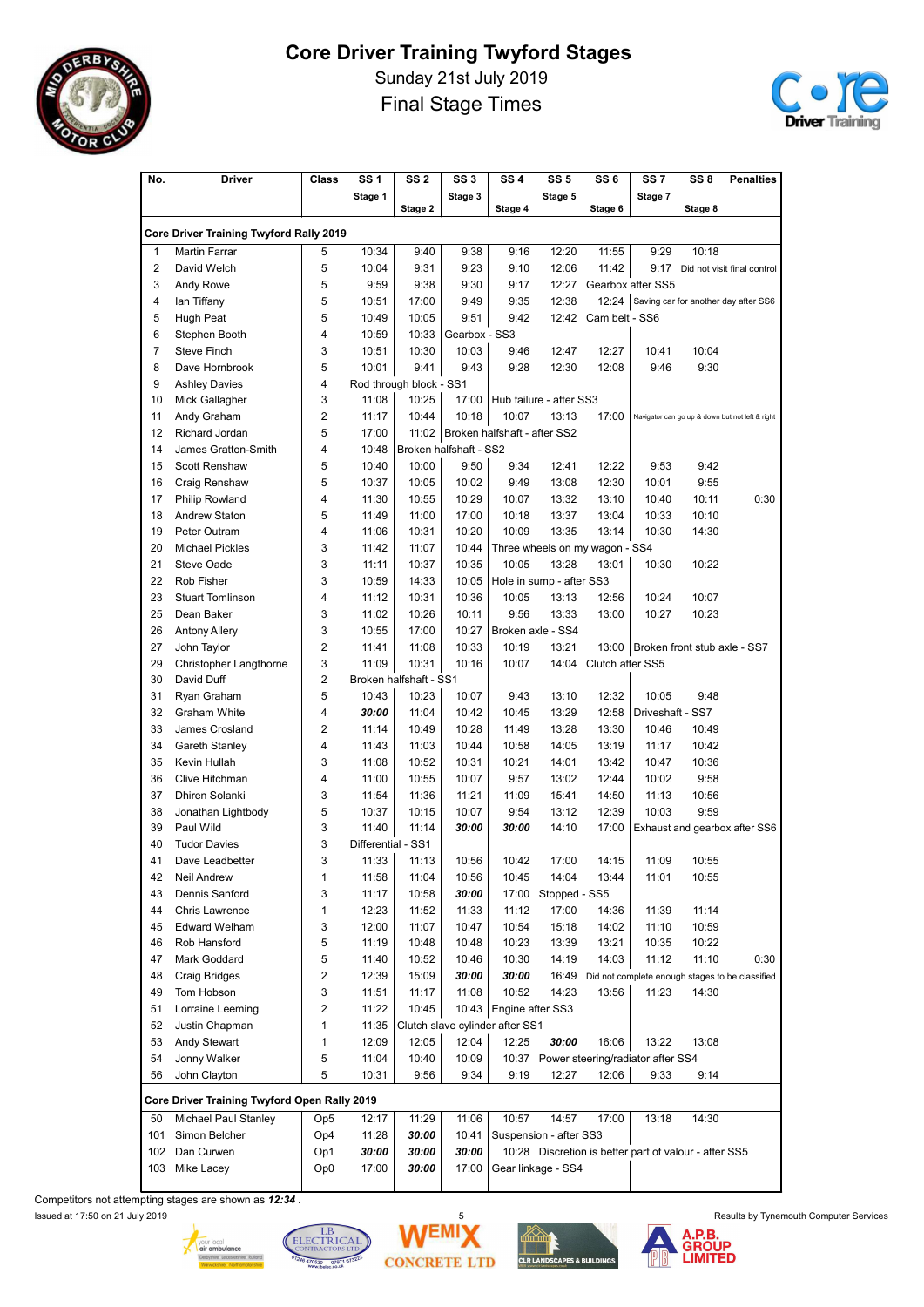

Sunday 21st July 2019 Final Class Results



| Pos l                          | No.                                                                            | Driver/Co-driver                                                             | Class                        | Group               |                     | Vehicle                                        | <b>Total</b>       | <b>Total</b>   | <b>Total</b>       | Diff.         |  |  |  |
|--------------------------------|--------------------------------------------------------------------------------|------------------------------------------------------------------------------|------------------------------|---------------------|---------------------|------------------------------------------------|--------------------|----------------|--------------------|---------------|--|--|--|
|                                |                                                                                |                                                                              |                              | Pos.                |                     |                                                | <b>Stages</b>      | <b>Penalty</b> | Time               | Leader        |  |  |  |
| Class 1                        |                                                                                |                                                                              |                              |                     |                     |                                                |                    |                |                    |               |  |  |  |
| $\mathbf{1}$                   | 42                                                                             | Neil Andrew/James Chatfield                                                  | 1                            | 19                  |                     | Nissan Micra                                   | 1:34:27            |                | 1:34:27            |               |  |  |  |
| $\overline{c}$                 | 44                                                                             | Chris Lawrence/Kevin Gould                                                   | 1                            | 26                  | <b>OB</b>           | MG ZR                                          | 1:41:29            |                | 1:41:29            | 7:02          |  |  |  |
| 3                              | 53                                                                             | Andy Stewart/Daniel James                                                    | 1                            | 27                  | G)                  | Vauxhall Nova                                  | 2:01:19            |                | 2:01:19            | 26:52         |  |  |  |
| Class 2                        |                                                                                |                                                                              |                              |                     |                     |                                                |                    |                |                    |               |  |  |  |
| $\mathbf{1}$                   | 33                                                                             | James Crosland/Don Bramfoot                                                  | 2                            | 16                  |                     | <b>Stingth</b> Ford Escort                     | 1:32:53            |                | 1:32:53            |               |  |  |  |
|                                |                                                                                |                                                                              |                              |                     |                     |                                                |                    |                |                    |               |  |  |  |
| Class 3                        |                                                                                |                                                                              |                              |                     |                     |                                                |                    |                |                    |               |  |  |  |
| $\mathbf{1}$                   | $\overline{7}$                                                                 | Steve Finch/Stanley Graham                                                   | 3                            | 8                   | <b><i>Sired</i></b> | Ford Escort                                    | 1:27:09            |                | 1:27:09            |               |  |  |  |
| $\overline{2}$                 | 25<br>21                                                                       | Dean Baker/Andy Falconer                                                     | 3                            | 10                  |                     | <b>Come</b> Ford Escort Mk2                    | 1:28:58            |                | 1:28:58            | 1:49          |  |  |  |
| 3<br>4                         | 35                                                                             | Steve Oade/Joe Oade<br>Kevin Hullah/Chris Harding                            | 3<br>3                       | 12<br>15            |                     | <b>Cond</b> Ford Escort<br>Volkswagen Golf GTI | 1:29:49<br>1:31:58 |                | 1:29:49<br>1:31:58 | 2:40<br>4:49  |  |  |  |
| 5                              | 45                                                                             | <b>Edward Welham/Stuart Rod</b>                                              | 3                            | 21                  | <b>OD</b>           | <b>Stored</b> Ford Escort                      | 1:36:17            |                | 1:36:17            | 9:08          |  |  |  |
| 6                              | 41                                                                             | Dave Leadbetter/Cath Woodman                                                 | 3                            | 23                  | $\bigcirc$          | <b>BMW 318TI</b>                               | 1:37:43            |                | 1:37:43            | 10:34         |  |  |  |
| $\overline{7}$                 | 37                                                                             | <b>Dhiren Solanki/Dave Barratt</b>                                           | 3                            | 24                  | 濖                   | Peugeot 205 GTI                                | 1:38:40            |                | 1:38:40            | 11:31         |  |  |  |
| 8                              | 49                                                                             | Tom Hobson/Ellisha Blackwell                                                 | 3                            | 25                  |                     | <b>Come</b> Ford Focus                         | 1:39:20            |                | 1:39:20            | 12:11         |  |  |  |
|                                |                                                                                |                                                                              |                              |                     |                     |                                                |                    |                |                    |               |  |  |  |
| Class 4                        |                                                                                |                                                                              |                              |                     |                     |                                                |                    |                |                    |               |  |  |  |
| $\mathbf{1}$<br>$\overline{c}$ | 36<br>23                                                                       | Clive Hitchman/Jeremy Griffiths<br>Stuart Tomlinson/Nick Taylor              | 4<br>$\overline{\mathbf{4}}$ | 9<br>11             | $\bigcirc$          | <b>BMW Coupe</b><br>Ford Escort 2              | 1:27:45<br>1:29:04 |                | 1:27:45<br>1:29:04 | 1:19          |  |  |  |
| 3                              |                                                                                |                                                                              | 4                            | 13                  | <i><b>Sond</b></i>  |                                                |                    |                |                    | 3:19          |  |  |  |
| 4                              | 17<br>34                                                                       | Philip Rowland/Philip Woodcock<br>Gareth Stanley/Ken Barber                  | 4                            | 17                  | Θ                   | BMW M3<br><b>BMW 328</b>                       | 1:30:34<br>1:33:51 | 0:30           | 1:31:04<br>1:33:51 | 6:06          |  |  |  |
| 5                              | 19                                                                             | Peter Outram/Jemma Outram                                                    | 4                            | 18                  | $\bullet$           | <b>Stingth</b> Ford Escort                     | 1:33:55            |                | 1:33:55            | 6:10          |  |  |  |
|                                |                                                                                |                                                                              |                              |                     |                     |                                                |                    |                |                    |               |  |  |  |
| Class 5                        |                                                                                |                                                                              |                              |                     |                     |                                                |                    |                |                    |               |  |  |  |
| $\mathbf{1}$                   | 56                                                                             | John Clayton/Matt Daniels                                                    | 5                            | 1                   | A                   | Mitsubishi Evo 9                               | 1:22:40            |                | 1:22:40            |               |  |  |  |
| $\overline{2}$                 | 8                                                                              | Dave Hornbrook/Ann Forster                                                   | 5                            | $\overline{c}$      | A                   | Mitsubishi Evo                                 | 1:22:47            |                | 1:22:47            | 0:07          |  |  |  |
| 3                              | $\mathbf{1}$                                                                   | Martin Farrar/Andy Ward                                                      | 5                            | 3                   |                     | Subaru Impreza                                 | 1:23:10            |                | 1:23:10            | 0:30          |  |  |  |
| 4                              | 15                                                                             | Scott Renshaw/Chris Bullock                                                  | 5                            | 4                   | 6.3                 | Subaru Impreza                                 | 1:24:42            |                | 1:24:42            | 2:02          |  |  |  |
| 5                              | 16                                                                             | Craig Renshaw/Steven Renshaw                                                 | 5                            | 5                   | <b>Cast</b>         | Subaru Impreza                                 | 1:26:07            |                | 1:26:07            | 3:27          |  |  |  |
| 6                              | 31                                                                             | Ryan Graham/Rob Brook                                                        | 5<br>5                       | 6                   | 6.39                | Subaru Impreza                                 | 1:26:31            |                | 1:26:31            | 3:51          |  |  |  |
| $\overline{7}$<br>8            | 38                                                                             | Jonathan Lightbody/Tom Homan                                                 | 5                            | 7<br>14             | 6.39                | Subaru Impreza                                 | 1:26:46            |                | 1:26:46            | 4:06          |  |  |  |
| 9                              | 46<br>47                                                                       | Rob Hansford/Heather Phelps<br>Mark Goddard/Laszlo Erdos                     | 5                            | 20                  |                     | Subaru Impreza<br><b>Stingth</b> Ford Sierra   | 1:31:15<br>1:34:32 | 0:30           | 1:31:15<br>1:35:02 | 8:35<br>12:22 |  |  |  |
| 10                             | 18                                                                             | Andrew Staton/Holli Staton                                                   | 5                            | 22                  | <b>Circle</b>       | Subaru Impreza                                 | 1:37:31            |                | 1:37:31            | 14:51         |  |  |  |
|                                |                                                                                |                                                                              |                              |                     |                     |                                                |                    |                |                    |               |  |  |  |
| Class Op5                      |                                                                                |                                                                              |                              |                     |                     |                                                |                    |                |                    |               |  |  |  |
| $\mathbf{1}$                   | 50                                                                             | Michael Paul Stanley/Adam Smalley                                            | Op <sub>5</sub>              | $\mathbf{1}$        | <b>Charles</b>      | Subaru Impreza                                 | 1:45:34            |                | 1:45:34            |               |  |  |  |
|                                |                                                                                |                                                                              |                              |                     |                     |                                                |                    |                |                    |               |  |  |  |
|                                |                                                                                |                                                                              |                              |                     |                     |                                                |                    |                |                    |               |  |  |  |
|                                |                                                                                |                                                                              |                              |                     |                     |                                                |                    |                |                    |               |  |  |  |
|                                |                                                                                |                                                                              |                              |                     |                     |                                                |                    |                |                    |               |  |  |  |
|                                |                                                                                |                                                                              |                              |                     |                     |                                                |                    |                |                    |               |  |  |  |
|                                |                                                                                |                                                                              |                              |                     |                     |                                                |                    |                |                    |               |  |  |  |
|                                |                                                                                |                                                                              |                              |                     |                     |                                                |                    |                |                    |               |  |  |  |
|                                |                                                                                |                                                                              |                              |                     |                     |                                                |                    |                |                    |               |  |  |  |
|                                |                                                                                |                                                                              |                              |                     |                     |                                                |                    |                |                    |               |  |  |  |
|                                |                                                                                |                                                                              |                              |                     |                     |                                                |                    |                |                    |               |  |  |  |
|                                |                                                                                |                                                                              |                              |                     |                     |                                                |                    |                |                    |               |  |  |  |
|                                |                                                                                |                                                                              |                              |                     |                     |                                                |                    |                |                    |               |  |  |  |
|                                |                                                                                |                                                                              |                              |                     |                     |                                                |                    |                |                    |               |  |  |  |
|                                |                                                                                |                                                                              |                              |                     |                     |                                                |                    |                |                    |               |  |  |  |
|                                |                                                                                |                                                                              |                              |                     |                     |                                                |                    |                |                    |               |  |  |  |
|                                |                                                                                |                                                                              |                              |                     |                     |                                                |                    |                |                    |               |  |  |  |
|                                |                                                                                |                                                                              |                              |                     |                     |                                                |                    |                |                    |               |  |  |  |
|                                |                                                                                |                                                                              |                              |                     |                     |                                                |                    |                |                    |               |  |  |  |
|                                |                                                                                |                                                                              |                              |                     |                     |                                                |                    |                |                    |               |  |  |  |
|                                |                                                                                |                                                                              |                              |                     |                     |                                                |                    |                |                    |               |  |  |  |
|                                | 6<br>Results by Tynemouth Computer Services<br>Issued at 17:50 on 21 July 2019 |                                                                              |                              |                     |                     |                                                |                    |                |                    |               |  |  |  |
|                                |                                                                                | LB<br><b>ELECTRICAL</b><br>vour local                                        |                              | <b>WEMIX</b>        |                     |                                                |                    |                | A.P.B.<br>GROUP    |               |  |  |  |
|                                |                                                                                | air ambulance<br><b>CONTRACTORS LTD</b><br>Derbyshire Leicestershire Rutland |                              |                     |                     |                                                |                    |                | LIMITED            |               |  |  |  |
|                                |                                                                                | 1246 470520 07971 67322<br>shire Northams                                    |                              | <b>CONCRETE LTD</b> |                     | <b>CLR LANDSCAPES &amp; BUILDINGS</b>          |                    |                |                    |               |  |  |  |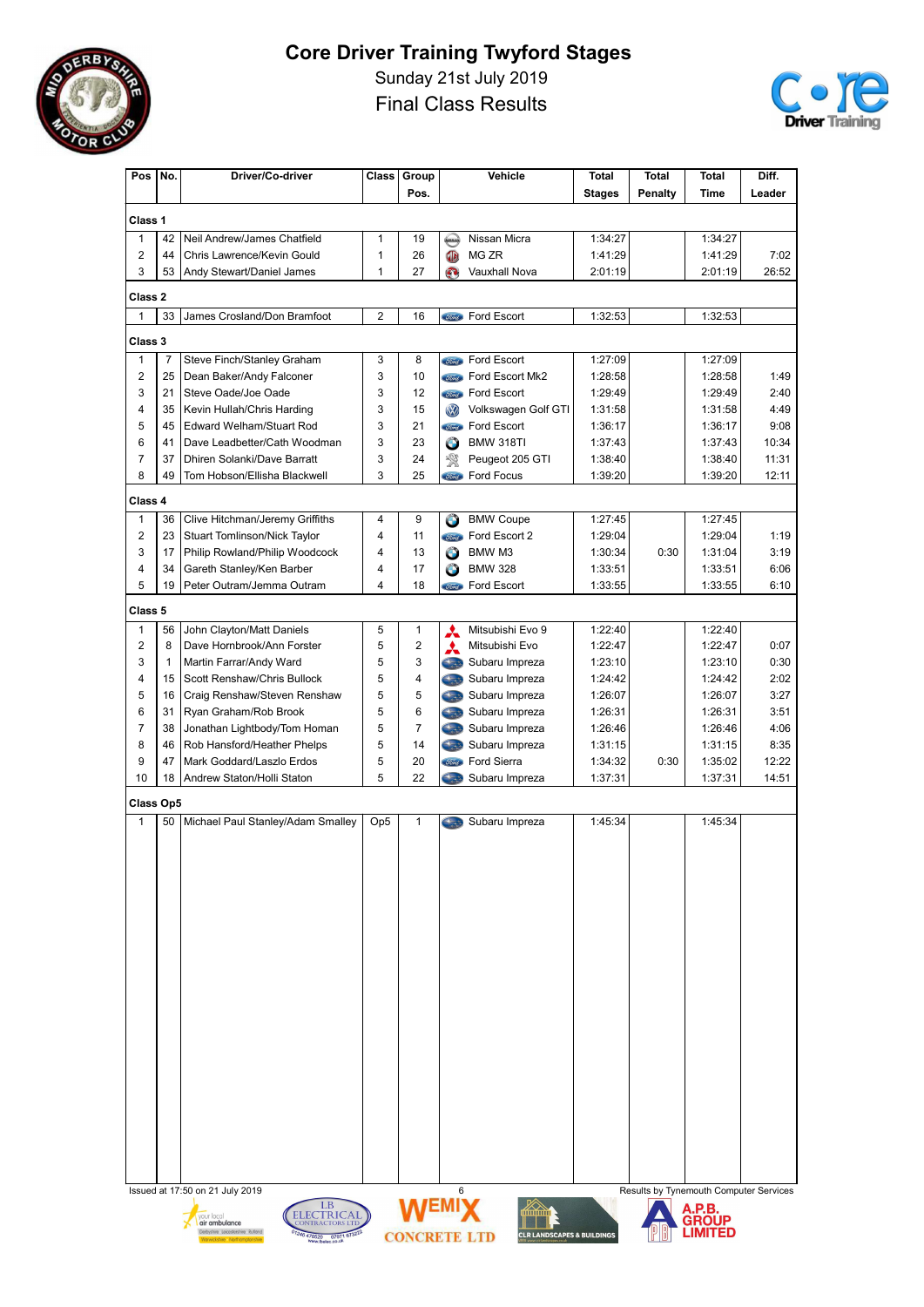

Sunday 21st July 2019 Final Penalties



| No. | Driver/Co-driver                                                                                                              | <b>Class</b>            | Control                          | Reason                                      | Penalty                                | <b>Total</b> |
|-----|-------------------------------------------------------------------------------------------------------------------------------|-------------------------|----------------------------------|---------------------------------------------|----------------------------------------|--------------|
|     | <b>Core Driver Training Twyford Rally 2019</b>                                                                                |                         |                                  |                                             |                                        |              |
| 17  | Philip Rowland/Philip Woodcock                                                                                                | $\overline{\mathbf{4}}$ | SF4                              | Hit bales                                   | 0:30                                   | 0:30         |
| 47  | Mark Goddard/Laszlo Erdos                                                                                                     | 5                       | SF4                              | Hit bales                                   | 0:30                                   | 0:30         |
|     |                                                                                                                               |                         |                                  |                                             |                                        |              |
|     |                                                                                                                               |                         |                                  |                                             |                                        |              |
|     |                                                                                                                               |                         |                                  |                                             |                                        |              |
|     |                                                                                                                               |                         |                                  |                                             |                                        |              |
|     |                                                                                                                               |                         |                                  |                                             |                                        |              |
|     |                                                                                                                               |                         |                                  |                                             |                                        |              |
|     |                                                                                                                               |                         |                                  |                                             |                                        |              |
|     |                                                                                                                               |                         |                                  |                                             |                                        |              |
|     |                                                                                                                               |                         |                                  |                                             |                                        |              |
|     |                                                                                                                               |                         |                                  |                                             |                                        |              |
|     |                                                                                                                               |                         |                                  |                                             |                                        |              |
|     |                                                                                                                               |                         |                                  |                                             |                                        |              |
|     |                                                                                                                               |                         |                                  |                                             |                                        |              |
|     |                                                                                                                               |                         |                                  |                                             |                                        |              |
|     |                                                                                                                               |                         |                                  |                                             |                                        |              |
|     |                                                                                                                               |                         |                                  |                                             |                                        |              |
|     |                                                                                                                               |                         |                                  |                                             |                                        |              |
|     |                                                                                                                               |                         |                                  |                                             |                                        |              |
|     |                                                                                                                               |                         |                                  |                                             |                                        |              |
|     |                                                                                                                               |                         |                                  |                                             |                                        |              |
|     |                                                                                                                               |                         |                                  |                                             |                                        |              |
|     |                                                                                                                               |                         |                                  |                                             |                                        |              |
|     |                                                                                                                               |                         |                                  |                                             |                                        |              |
|     |                                                                                                                               |                         |                                  |                                             |                                        |              |
|     |                                                                                                                               |                         |                                  |                                             |                                        |              |
|     |                                                                                                                               |                         |                                  |                                             |                                        |              |
|     |                                                                                                                               |                         |                                  |                                             |                                        |              |
|     |                                                                                                                               |                         |                                  |                                             |                                        |              |
|     |                                                                                                                               |                         |                                  |                                             |                                        |              |
|     |                                                                                                                               |                         |                                  |                                             |                                        |              |
|     |                                                                                                                               |                         |                                  |                                             |                                        |              |
|     |                                                                                                                               |                         |                                  |                                             |                                        |              |
|     |                                                                                                                               |                         |                                  |                                             |                                        |              |
|     |                                                                                                                               |                         |                                  |                                             |                                        |              |
|     |                                                                                                                               |                         |                                  |                                             |                                        |              |
|     |                                                                                                                               |                         |                                  |                                             |                                        |              |
|     |                                                                                                                               |                         |                                  |                                             |                                        |              |
|     |                                                                                                                               |                         |                                  |                                             |                                        |              |
|     |                                                                                                                               |                         |                                  |                                             |                                        |              |
|     |                                                                                                                               |                         |                                  |                                             |                                        |              |
|     | Issued at 17:50 on 21 July 2019<br>LB<br>your local                                                                           |                         | $\boldsymbol{7}$<br><b>WEMIX</b> | <u>Kana</u>                                 | Results by Tynemouth Computer Services |              |
|     | ELECTRICAL<br>air ambulance<br>Derbyshire Leicestershire Rutland<br>Warwickshire Northamptonshire<br>01246 470520 07971 67322 |                         | <b>CONCRETE LTD</b>              | Ш.<br><b>CLR LANDSCAPES &amp; BUILDINGS</b> | A.P.B.<br>GROUP<br>LIMITED             |              |
|     |                                                                                                                               |                         |                                  |                                             |                                        |              |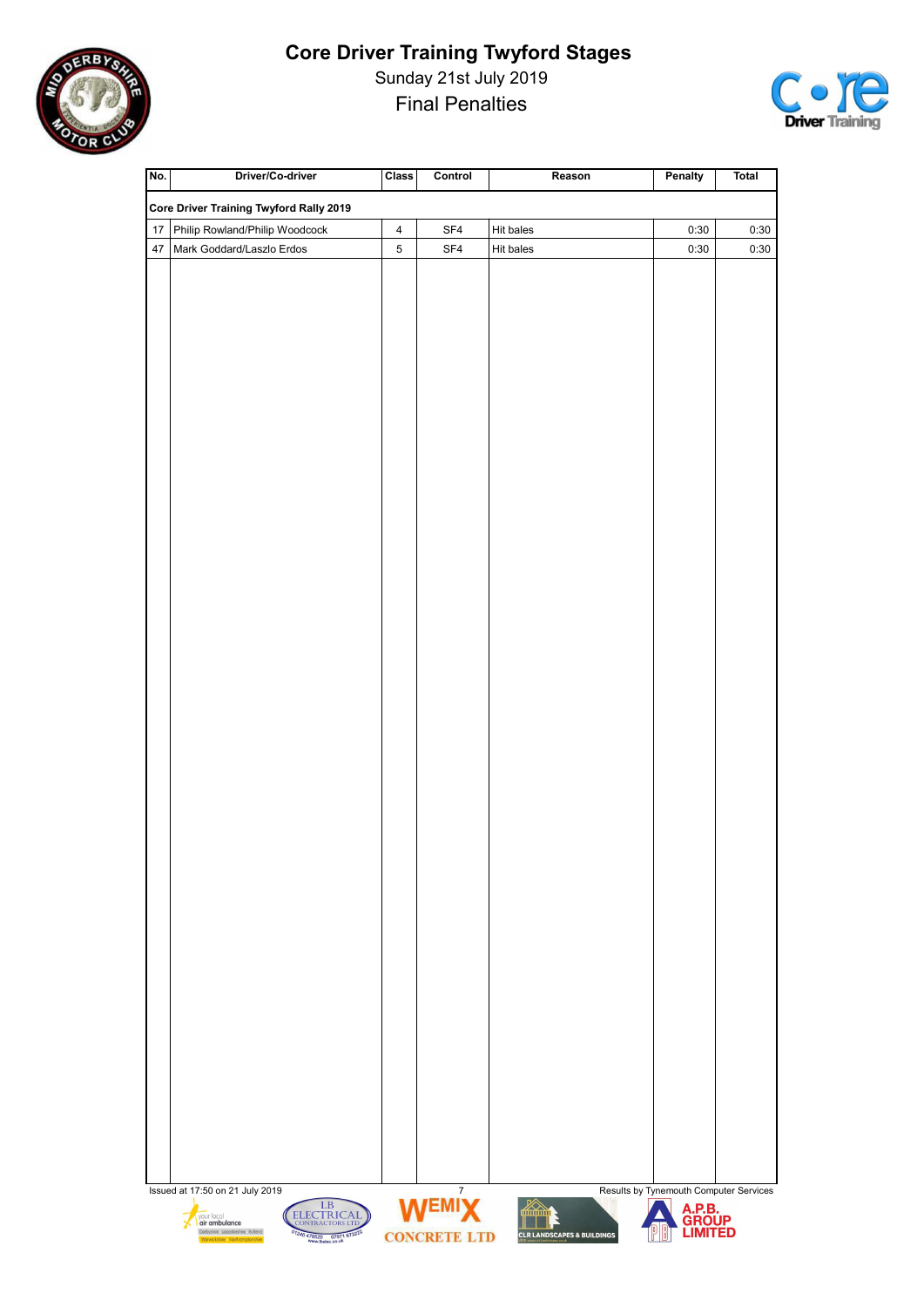

Sunday 21st July 2019

Final Retirements



Listed by Competition Number

27 Retirements in Total

| No.      | Driver/Co-driver                                             | Class                   |                            | Vehicle                   | Location             | Reason                                          |
|----------|--------------------------------------------------------------|-------------------------|----------------------------|---------------------------|----------------------|-------------------------------------------------|
|          | Core Driver Training Twyford Rally 2019 - 24 Retirements     |                         |                            |                           |                      |                                                 |
| 2        | David Welch/Steve McNulty                                    | 5                       |                            | Subaru Impreza            | Stage 8              | Did not visit final control                     |
| 3        | Andy Rowe/Cat Lund                                           | 5                       | ⋏                          | Mitsubishi Evo 2          | DUE ATC6             | Gearbox after SS5                               |
| 4        | Ian Tiffany/Graham White                                     | 5                       | Gas                        | Subaru Impreza R 4        | DUE ATC7             | Saving car for another day after SS6            |
| 5        | Hugh Peat/Dane Chapman                                       | 5                       | <b>Ciaco</b>               | Subaru Impreza            | Stage 6              | Cam belt - SS6                                  |
| 6        | Stephen Booth/Catherine Booth                                | 4                       | <b><i>Stored</i></b>       | Ford Escort Mk1 RS2000    | Stage 3              | Gearbox - SS3                                   |
| 9        | Ashley Davies/Sam Fordham                                    | 4                       | First <sub>2</sub>         | Ford Escort               | Stage 1              | Rod through block - SS1                         |
| 10       | Mick Gallagher/Craig Burgess                                 | 3                       |                            | <b>Compa</b> Ford Escort  | Stage 4              | Hub failure - after SS3                         |
| 11       | Andy Graham/Kevin Cornforth                                  | $\overline{2}$          | <b><i>Stord</i></b>        | Ford Escort Mk2 RS        | Stage 7              | Navigator can go up & down but not left & right |
| 12       | Richard Jordan/Richard Varnham                               | $\sqrt{5}$              | A                          | Mitsubishi Lance Evo 9    | DUE ATC3             | Broken halfshaft - after SS2                    |
| 14       | James Gratton-Smith/Matt Bown                                | 4                       | <i><u><b>Simel</b></u></i> | Ford Escort               | Stage 2              | Broken halfshaft - SS2                          |
| 20       | Michael Pickles/Beverley Warren                              | 3                       | $\bullet$                  | Proton Satria             | Stage 4              | Three wheels on my wagon - SS4                  |
| 22       | Rob Fisher/Will Stroud                                       | 3                       | ↔                          | <b>Renault Clio</b>       | DUE ATC4             | Hole in sump - after SS3                        |
| 26       | Antony Allery/Daniel Tribe                                   | 3                       | First <sub>2</sub>         | Ford Escort RS            | Stage 4              | Broken axle - SS4                               |
| 27       | John Taylor/Kevin Smith                                      | $\overline{2}$          | <b><i>Sird</i></b>         | Ford Escort Mexico        | Stage 7              | Broken front stub axle - SS7                    |
| 29       | Christopher Langthorne/Rebecca Marshall                      | 3                       | <i>Sima</i>                | Ford Escort Mk2           | DUE ATC6             | Clutch after SS5                                |
| 30       | David Duff/Richard Hill                                      | $\overline{2}$          | <i>Sima</i>                | Ford Escort Mk2           | Stage 1              | Broken halfshaft - SS1                          |
| 32       | Graham White/Martin Cooper                                   | $\overline{\mathbf{4}}$ | $\bullet$                  | <b>BMW Compact</b>        | Stage 7              | Driveshaft - SS7                                |
| 39       | Paul Wild/Andy Sumner                                        | 3                       | 溪                          | Peugeot 205 GTI           | ATC7                 | Exhaust and gearbox after SS6                   |
| 40       | <b>Tudor Davies/Richard Bonner</b>                           | 3                       | <b><i><u>Stord</u></i></b> | Ford Escort               | Stage 1              | Differential - SS1                              |
| 43       | Dennis Sanford/Adam Sutton                                   | 3                       | $\circledast$              | Škoda Felicia Kit Car     | Stage 5              | Stopped - SS5                                   |
| 48       | Craig Bridges/Joe Bridges                                    | $\sqrt{2}$              | $\curvearrowright$         | Citroën C2 GT             | Stage 6              | Did not complete enough stages to be classified |
| 51       | Lorraine Leeming/Karen Fitz-Simons                           | $\overline{c}$          | <b>Ford</b>                | Ford Escort               | ATC4                 | Engine after SS3                                |
| 52<br>54 | Justin Chapman/Simon Walsh                                   | $\mathbf{1}$<br>5       | 饗<br>Sta.                  | Peugeot 207<br>Subaru WRX | DUE ATC2<br>DUE ATC5 | Clutch slave cylinder after SS1                 |
|          | Jonny Walker/Lee Oxley                                       |                         |                            |                           |                      | Power steering/radiator after SS4               |
|          | Core Driver Training Twyford Open Rally 2019 - 3 Retirements |                         |                            |                           |                      |                                                 |
|          | 101   Simon Belcher/Pete Butler                              | Op4                     | $\bullet$                  | <b>BMW Series ONE</b>     | ATC4                 | Suspension - after SS3                          |
| 102      | Dan Curwen/Katie Mashiter                                    | Op1                     | $\mathbf{O}$               | Vauxhall Nova             | <b>DUE ATC5</b>      | Discretion is better part of valour - after SS5 |
|          | 103   Mike Lacey/Brian Marquis                               | Op <sub>0</sub>         | <b>MESAY</b>               | Nissan Micra              | Stage 4              | Gear linkage - SS4                              |
|          |                                                              |                         |                            |                           |                      |                                                 |
|          |                                                              |                         |                            |                           |                      |                                                 |
|          |                                                              |                         |                            |                           |                      |                                                 |
|          |                                                              |                         |                            |                           |                      |                                                 |
|          |                                                              |                         |                            |                           |                      |                                                 |
|          |                                                              |                         |                            |                           |                      |                                                 |
|          |                                                              |                         |                            |                           |                      |                                                 |
|          |                                                              |                         |                            |                           |                      |                                                 |
|          |                                                              |                         |                            |                           |                      |                                                 |
|          |                                                              |                         |                            |                           |                      |                                                 |
|          |                                                              |                         |                            |                           |                      |                                                 |
|          |                                                              |                         |                            |                           |                      |                                                 |
|          |                                                              |                         |                            |                           |                      |                                                 |
|          |                                                              |                         |                            |                           |                      |                                                 |
|          |                                                              |                         |                            |                           |                      |                                                 |
|          |                                                              |                         |                            |                           |                      |                                                 |
|          |                                                              |                         |                            |                           |                      |                                                 |
|          |                                                              |                         |                            |                           |                      |                                                 |
|          |                                                              |                         |                            |                           |                      |                                                 |
|          |                                                              |                         |                            |                           |                      |                                                 |
|          |                                                              |                         |                            |                           |                      |                                                 |
|          |                                                              |                         |                            |                           |                      |                                                 |
|          |                                                              |                         |                            |                           |                      |                                                 |
|          |                                                              |                         |                            |                           |                      |                                                 |
|          |                                                              |                         |                            |                           |                      |                                                 |
|          |                                                              |                         |                            |                           |                      |                                                 |
|          |                                                              |                         |                            |                           |                      |                                                 |
|          |                                                              |                         |                            |                           |                      |                                                 |
|          | Issued at 17:50 on 21 July 2019                              |                         |                            | 8                         |                      | Results by Tynemouth Computer Services          |
|          |                                                              |                         |                            |                           |                      |                                                 |









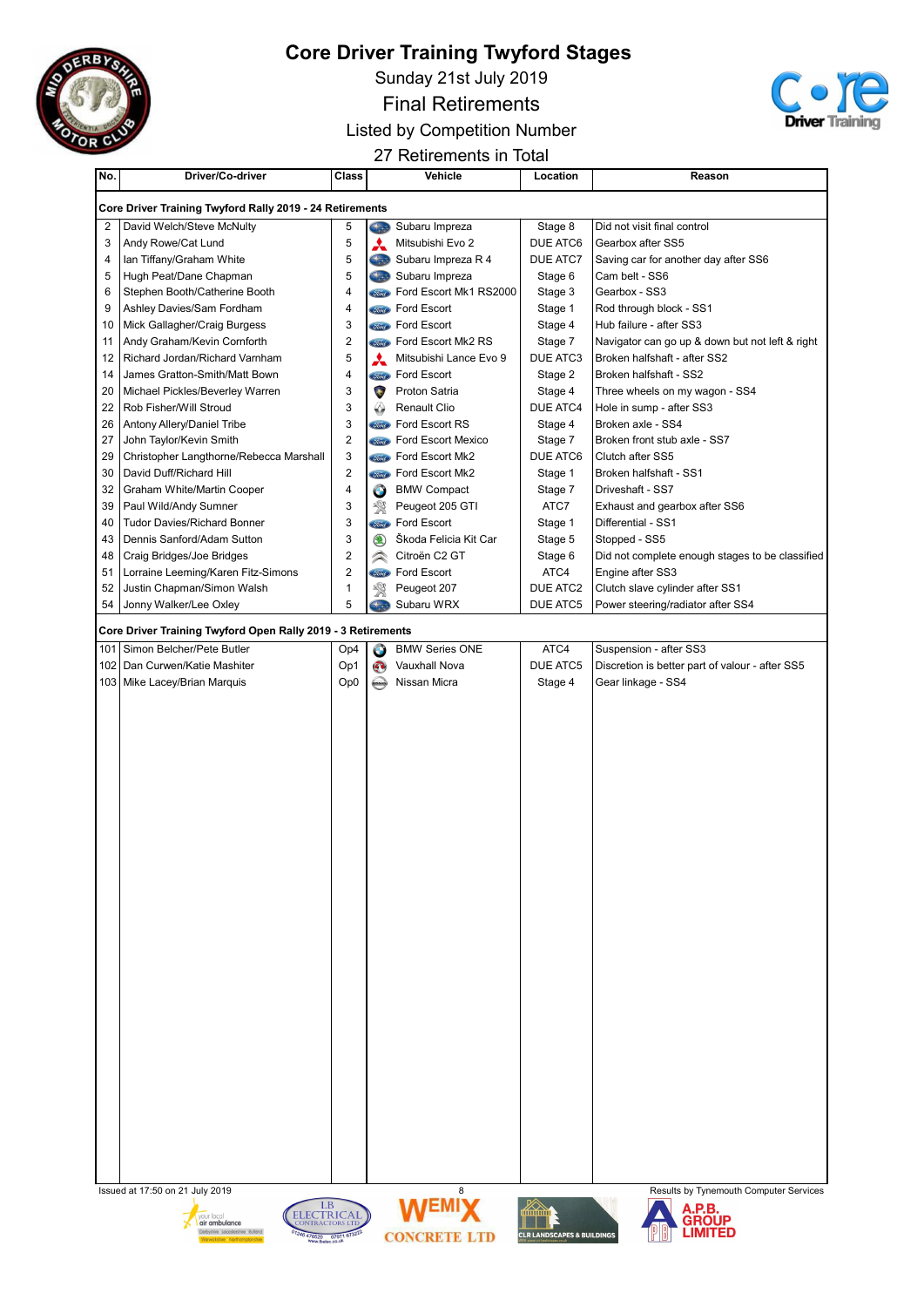

Sunday 21st July 2019 Final Ten Best Times on Each Stage



| SS 1 Stage 1   |                  |             | SS 2 Stage 2 |                  |             |                | SS 3 Stage 3     |             |                | SS 4 Stage 4     |             | SS 5 Stage 5   |                  |             |
|----------------|------------------|-------------|--------------|------------------|-------------|----------------|------------------|-------------|----------------|------------------|-------------|----------------|------------------|-------------|
|                | Fastest 51.09mph |             |              | Fastest 53.59mph |             |                | Fastest 56.91mph |             |                | Fastest 58.25mph |             |                | Fastest 44.13mph |             |
|                | Length 8.50 mile |             |              | Length 8.50 mile |             |                | Length 8.90 mile |             |                | Length 8.90 mile |             |                | Length 8.90 mile |             |
| No.            | <b>Driver</b>    | <b>Time</b> | No.          | <b>Driver</b>    | <b>Time</b> | No.            | <b>Driver</b>    | <b>Time</b> | No.            | <b>Driver</b>    | <b>Time</b> | No.            | <b>Driver</b>    | <b>Time</b> |
| 3              | Rowe             | 9:59        | 2            | Welch            | 9:31        | 2              | Welch            | 9:23        | $\overline{2}$ | Welch            | 9:10        | $\overline{2}$ | Welch            | 12:06       |
| 8              | Hornbrook        | 10:01       | 3            | Rowe             | 9:38        | 3              | Rowe             | 9:30        | $\mathbf{1}$   | Farrar           | 9:16        | 1              | Farrar           | 12:20       |
| $\overline{2}$ | Welch            | 10:04       | $\mathbf{1}$ | Farrar           | 9:40        | 56             | Clayton          | 9:34        | 3              | Rowe             | 9:17        | $3=$           | Rowe             | 12:27       |
| 56             | Clayton          | 10:31       | 8            | Hornbrook        | 9:41        | 1              | Farrar           | 9:38        | 56             | Clayton          | 9:19        | $56=$          | Clayton          | 12:27       |
| 1              | Farrar           | 10:34       | 56           | Clayton          | 9:56        | 8              | Hornbrook        | 9:43        | 8              | Hornbrook        | 9:28        | 8              | Hornbrook        | 12:30       |
| $16=$          | Renshaw          | 10:37       | 15           | Renshaw          | 10:00       | $\overline{4}$ | Tiffany          | 9:49        | 15             | Renshaw          | 9:34        | 4              | Tiffany          | 12:38       |
| $38=$          | Lightbody        | 10:37       | $5=$         | Peat             | 10:05       | 15             | Renshaw          | 9:50        | 4              | Tiffany          | 9:35        | 15             | Renshaw          | 12:41       |
| 15             | Renshaw          | 10:40       | $16=$        | Renshaw          | 10:05       | 5              | Peat             | 9:51        | 5              | Peat             | 9:42        | 5              | Peat             | 12:42       |
| 31             | Graham           | 10:43       | 38           | Lightbody        | 10:15       | 16             | Renshaw          | 10:02       | 31             | Graham           | 9:43        | $\overline{7}$ | Finch            | 12:47       |
| 14             | Gratton-Smith    | 10:48       | 31           | Graham           | 10:23       | 7              | Finch            | 10:03       | $\overline{7}$ | Finch            | 9:46        | 36             | Hitchman         | 13:02       |
|                | SS 6 Stage 6     |             |              | SS 7 Stage 7     |             |                | SS 8 Stage 8     |             |                |                  |             |                |                  |             |
|                | Fastest 45.64mph |             |              | Fastest 46.54mph |             |                | Fastest 46.79mph |             |                |                  |             |                |                  |             |
|                | Length 8.90 mile |             |              | Length 7.20 mile |             |                | Length 7.20 mile |             |                |                  |             |                |                  |             |
| No.            | <b>Driver</b>    | <b>Time</b> | No.          | <b>Driver</b>    | <b>Time</b> | No.            | <b>Driver</b>    | Time        |                |                  |             |                |                  |             |
| $\overline{2}$ | Welch            | 11:42       | 2            | Welch            | 9:17        | 56             | Clayton          | 9:14        |                |                  |             |                |                  |             |
| 1              | Farrar           | 11:55       | $\mathbf{1}$ | Farrar           | 9:29        | 8              | Hornbrook        | 9:30        |                |                  |             |                |                  |             |
| 56             | Clayton          | 12:06       | 56           | Clayton          | 9:33        | 15             | Renshaw          | 9:42        |                |                  |             |                |                  |             |
| 8              | <b>Hornbrook</b> | 12:08       | 8            | Hornbrook        | 9:46        | 31             | Graham           | 9:48        |                |                  |             |                |                  |             |
| 15             | Renshaw          | 12:22       | 15           | Renshaw          | 9:53        | 16             | Renshaw          | 9:55        |                |                  |             |                |                  |             |
| 4              | Tiffany          | 12:24       | 16           | Renshaw          | 10:01       | 36             | Hitchman         | 9:58        |                |                  |             |                |                  |             |
| $\overline{7}$ | Finch            | 12:27       | 36           | Hitchman         | 10:02       | 38             | Lightbody        | 9:59        |                |                  |             |                |                  |             |
| 16             | Renshaw          | 12:30       | 38           | Lightbody        | 10:03       | $\overline{7}$ | Finch            | 10:04       |                |                  |             |                |                  |             |
| 31             | Graham           | 12:32       | 31           | Graham           | 10:05       | 23             | Tomlinson        | 10:07       |                |                  |             |                |                  |             |
| 38             | Lightbody        | 12:39       | 23           | Tomlinson        | 10:24       | 18             | Staton           | 10:10       |                |                  |             |                |                  |             |

#### Final Ten Leading Positions after Each Stage

|                | SS 1 Stage 1     |              | SS 2 Stage 2   |                  |              | SS 3 Stage 3     |                  |              | SS 4 Stage 4 |                  | SS 5 Stage 5 |                |                  |              |
|----------------|------------------|--------------|----------------|------------------|--------------|------------------|------------------|--------------|--------------|------------------|--------------|----------------|------------------|--------------|
|                | <b>Mixed</b>     |              |                | <b>Mixed</b>     |              |                  | <b>Mixed</b>     |              |              | <b>Mixed</b>     |              |                | <b>Mixed</b>     |              |
|                | Length 8.50 mile |              |                | Length 8.50 mile |              |                  | Length 8.90 mile |              |              | Length 8.90 mile |              |                | Length 8.90 mile |              |
| No.            | <b>Driver</b>    | <b>Total</b> | No.            | <b>Driver</b>    | <b>Total</b> | No.              | <b>Driver</b>    | <b>Total</b> | No.          | <b>Driver</b>    | <b>Total</b> | No.            | <b>Driver</b>    | <b>Total</b> |
| 3              | Rowe             | 0:09:59      | $\overline{2}$ | Welch            | 0:19:35      | $\overline{2}$   | Welch            | 0:28:58      | 2            | Welch            | 0:38:08      | $\overline{2}$ | Welch            | 0:50:14      |
| 8              | Hornbrook        | 0:10:01      | 3              | Rowe             | 0:19:37      | 3                | Rowe             | 0:29:07      | 3            | Rowe             | 0:38:24      | 3              | Rowe             | 0:50:51      |
| $\overline{2}$ | Welch            | 0:10:04      | 8              | Hornbrook        | 0:19:42      | 8                | Hornbrook        | 0:29:25      | 8            | Hornbrook        | 0:38:53      | 8              | Hornbrook        | 0:51:23      |
| 56             | Clayton          | 0:10:31      | $\mathbf{1}$   | Farrar           | 0:20:14      |                  | Farrar           | 0:29:52      | 1            | Farrar           | 0:39:08      |                | Farrar           | 0:51:28      |
|                | Farrar           | 0:10:34      | 56             | Clavton          | 0:20:27      | 56               | Clayton          | 0:30:01      | 56           | Clavton          | 0:39:20      | 56             | Clayton          | 0:51:47      |
| $16=$          | Renshaw          | 0:10:37      | 15             | Renshaw          | 0:20:40      | 15               | Renshaw          | 0:30:30      | 15           | Renshaw          | 0:40:04      | 15             | Renshaw          | 0:52:45      |
| $38=$          | Lightbody        | 0:10:37      | 16             | Renshaw          | 0:20:42      | 16               | Renshaw          | 0:30:44      | 5            | Peat             | 0:40:27      | 5              | Peat             | 0:53:09      |
| 15             | Renshaw          | 0:10:40      | 38             | Lightbody        | 0:20:52      | 5                | Peat             | 0:30:45      | 16           | Renshaw          | 0:40:33      | 16             | Renshaw          | 0:53:41      |
| 31             | Graham           | 0:10:43      | 5              | Peat             | 0:20:54      | 38               | Lightbody        | 0:30:59      | 38           | Lightbody        | 0:40:53      | $\overline{7}$ | Finch            | 0:53:57      |
| 14             | Gratton-Smitl    | 0:10:48      | 31             | Graham           | 0:21:06      | 31               | Graham           | 0:31:13      | 31           | Graham           | 0:40:56      | 38             | Lightbody        | 0:54:05      |
|                | SS 6 Stage 6     |              |                | SS 7 Stage 7     |              |                  | SS 8 Stage 8     |              |              |                  |              |                |                  |              |
|                | <b>Mixed</b>     |              |                | <b>Mixed</b>     |              |                  | <b>Mixed</b>     |              |              |                  |              |                |                  |              |
|                | Length 8.90 mile |              |                | Length 7.20 mile |              | Length 7.20 mile |                  |              |              |                  |              |                |                  |              |
| No.            | <b>Driver</b>    | <b>Total</b> | No.            | <b>Driver</b>    | <b>Total</b> | No.              | <b>Driver</b>    | <b>Total</b> |              |                  |              |                |                  |              |
| $\overline{2}$ | Welch            | 1:01:56      | $\overline{2}$ | Welch            | 1:11:13      | 56               | Clayton          | 1:22:40      |              |                  |              |                |                  |              |
|                | Farrar           | 1:03:23      | -1             | Farrar           | 1:12:52      | 8                | Hornbrook        | 1:22:47      |              |                  |              |                |                  |              |
| 8              | Hornbrook        | 1:03:31      | 8              | <b>Hornbrook</b> | 1:13:17      |                  | Farrar           | 1:23:10      |              |                  |              |                |                  |              |
| 56             | Clayton          | 1:03:53      | 56             | Clayton          | 1:13:26      | 15               | Renshaw          | 1:24:42      |              |                  |              |                |                  |              |
| 15             | Renshaw          | 1:05:07      | 15             | Renshaw          | 1:15:00      | 16               | Renshaw          | 1:26:07      |              |                  |              |                |                  |              |
| 16             | Renshaw          | 1:06:11      | 16             | Renshaw          | 1:16:12      | 31               | Graham           | 1:26:31      |              |                  |              |                |                  |              |
|                | Finch            | 1:06:24      | 31             | Graham           | 1:16:43      | 38               | Lightbody        | 1:26:46      |              |                  |              |                |                  |              |
| 31             | Graham           | 1:06:38      | 38             | Lightbody        | 1:16:47      | $\overline{7}$   | Finch            | 1:27:09      |              |                  |              |                |                  |              |
| 38             | Lightbody        | 1:06:44      | 7              | Finch            | 1:17:05      | 36               | Hitchman         | 1:27:45      |              |                  |              |                |                  |              |
| 36             | Hitchman         | 1:07:45      | 36             | Hitchman         | 1:17:47      | 25               | Baker            | 1:28:58      |              |                  |              |                |                  |              |







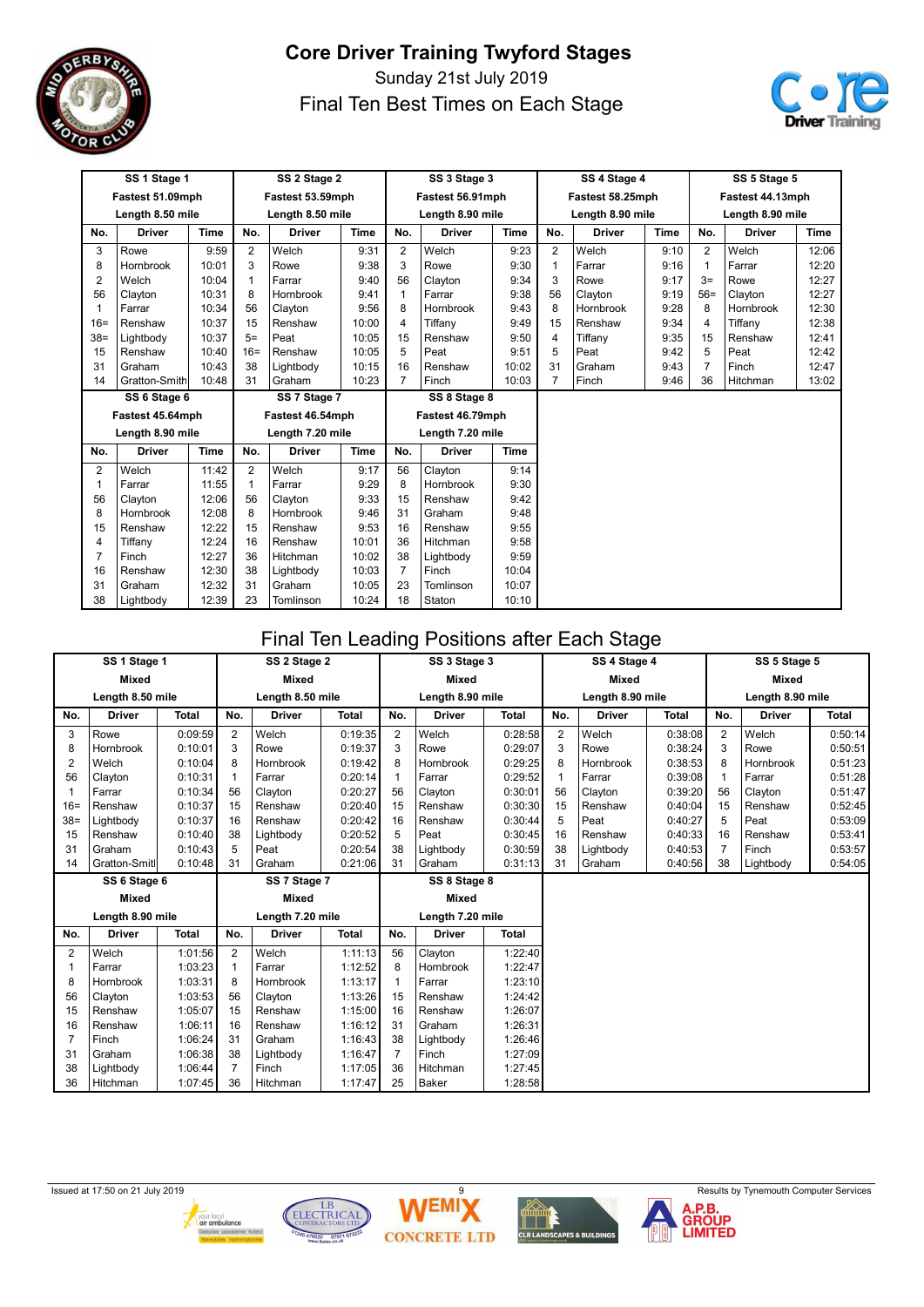

Sunday 21st July 2019

#### Final Stage Positions



Total number of fastest times, second fastest times etc.

| No.            | <b>Driver</b>           | 1                        | $\mathbf 2$              | 3                        | 4                        | 5                        | 6                            | 7                        | 8                        | 9                        | 10                       | 11                           | 12                       | 13                       | 14                       | 15 |
|----------------|-------------------------|--------------------------|--------------------------|--------------------------|--------------------------|--------------------------|------------------------------|--------------------------|--------------------------|--------------------------|--------------------------|------------------------------|--------------------------|--------------------------|--------------------------|----|
| $\overline{2}$ | David Welch             | 6                        | $\overline{\phantom{a}}$ | $\mathbf{1}$             | $\frac{1}{2}$            | $\overline{\phantom{a}}$ | $\overline{\phantom{a}}$     | $\overline{\phantom{a}}$ | ä,                       | $\overline{\phantom{a}}$ | $\blacksquare$           | $\overline{\phantom{a}}$     | $\overline{\phantom{a}}$ | $\overline{\phantom{a}}$ | $\blacksquare$           |    |
| 3              | Andy Rowe               | $\mathbf{1}$             | $\overline{2}$           | $\overline{2}$           | $\overline{a}$           |                          | $\overline{\phantom{m}}$     |                          | ä,                       | $\overline{a}$           |                          | $\overline{a}$               | $\overline{\phantom{a}}$ |                          |                          |    |
| 56             | John Clayton            | 1                        | $\blacksquare$           | 4                        | $\overline{2}$           | 1                        | $\overline{\phantom{a}}$     | $\overline{\phantom{a}}$ | ä,                       | $\overline{a}$           | $\overline{\phantom{a}}$ | $\overline{\phantom{a}}$     | $\overline{\phantom{a}}$ | $\overline{\phantom{a}}$ | $\overline{\phantom{a}}$ |    |
|                | Martin Farrar           |                          | $\overline{4}$           |                          | $\mathbf{1}$             |                          |                              | $\overline{a}$           |                          |                          |                          |                              |                          |                          |                          |    |
| $\mathbf{1}$   |                         | $\overline{\phantom{a}}$ | $\overline{2}$           | 1                        | 3                        | $\mathbf{1}$             | $\overline{\phantom{a}}$     |                          | ä,                       | $\overline{a}$           |                          | $\overline{a}$               | 1                        | ٠                        | $\overline{a}$           |    |
| 8              | Dave Hornbrook          | $\overline{\phantom{a}}$ |                          | $\overline{\phantom{a}}$ |                          | 3                        | $\overline{\phantom{a}}$     | $\overline{\phantom{a}}$ | ä,                       | Ĭ.                       |                          | $\overline{\phantom{a}}$     | $\overline{a}$           | ٠                        |                          |    |
| 15             | Scott Renshaw           | $\overline{\phantom{a}}$ | $\blacksquare$           | 1                        | $\frac{1}{2}$            | $\overline{2}$           | $\overline{2}$               | 2                        | 1                        | $\overline{a}$           | $\overline{\phantom{a}}$ | $\overline{\phantom{a}}$     | $\overline{\phantom{a}}$ | ٠                        | $\blacksquare$           |    |
| 31             | Ryan Graham             | $\overline{\phantom{a}}$ |                          | $\overline{a}$           | 1                        | Ĩ.                       | $\overline{\phantom{a}}$     |                          | L,                       | 4                        | 1                        | $\overline{\phantom{a}}$     | $\overline{2}$           |                          |                          |    |
| 16             | Craig Renshaw           | $\overline{a}$           | $\overline{a}$           | $\overline{\phantom{a}}$ | ÷,                       | 1                        | $\overline{2}$               | 1                        | 1                        | 1                        | $\overline{a}$           | $\overline{2}$               | $\frac{1}{2}$            | $\blacksquare$           | $\overline{a}$           |    |
| 4              | lan Tiffany             | $\overline{\phantom{a}}$ | $\overline{a}$           | $\overline{\phantom{a}}$ | $\overline{a}$           | $\overline{\phantom{a}}$ | 3                            | $\mathbf{1}$             | ä,                       | $\overline{a}$           | $\overline{\phantom{a}}$ | $\overline{\phantom{a}}$     | 1                        | $\overline{a}$           | $\overline{a}$           |    |
| 38             | Jonathan Lightbody      | $\overline{\phantom{a}}$ | $\overline{\phantom{a}}$ | $\overline{\phantom{a}}$ | ٠                        | $\overline{\phantom{a}}$ | $\mathbf{1}$                 | $\mathbf{1}$             | $\mathbf{1}$             | 1                        | 1                        | $\overline{\phantom{a}}$     | $\overline{2}$           | $\mathbf{1}$             | $\overline{\phantom{a}}$ |    |
| 36             | Clive Hitchman          | $\overline{\phantom{a}}$ | $\blacksquare$           | $\blacksquare$           | ٠                        | $\overline{\phantom{a}}$ | $\mathbf{1}$                 | $\mathbf{1}$             | ÷,                       | $\overline{a}$           | 1                        | $\mathbf{1}$                 | $\mathbf{1}$             | ٠                        | $\mathbf{1}$             |    |
| 5              | Hugh Peat               |                          |                          |                          |                          | ÷,                       | $\overline{\phantom{a}}$     | $\mathbf{1}$             | 3                        | $\overline{a}$           |                          | $\mathbf{1}$                 | $\overline{\phantom{a}}$ |                          | $\overline{a}$           |    |
| $\overline{7}$ | Steve Finch             | $\overline{a}$           | $\overline{\phantom{a}}$ | $\overline{\phantom{a}}$ | $\overline{a}$           | $\overline{\phantom{a}}$ | $\overline{\phantom{a}}$     | 1                        | $\mathbf{1}$             | 1                        | $\overline{2}$           | $\frac{1}{2}$                | 1                        | $\mathbf{1}$             | $\overline{\phantom{a}}$ |    |
| 23             | <b>Stuart Tomlinson</b> | $\overline{\phantom{a}}$ | $\overline{\phantom{a}}$ | $\overline{\phantom{a}}$ | $\overline{a}$           | $\overline{\phantom{a}}$ | $\qquad \qquad \blacksquare$ | $\overline{a}$           | ä,                       | 1                        | 1                        | $\qquad \qquad \blacksquare$ | $\mathbf{1}$             | ٠                        | 2                        | 1  |
| 18             | Andrew Staton           | $\overline{a}$           | ÷,                       | $\overline{\phantom{a}}$ | ÷,                       | ÷,                       | $\overline{\phantom{a}}$     |                          | L,                       | L,                       | $\mathbf{1}$             | $\overline{a}$               | ÷,                       | ÷,                       | $\mathbf{1}$             |    |
| 14             | James Gratton-Smith     | $\overline{\phantom{a}}$ | $\overline{\phantom{a}}$ | $\overline{\phantom{a}}$ | $\overline{a}$           | $\overline{\phantom{a}}$ | $\overline{\phantom{a}}$     | $\overline{\phantom{a}}$ | ÷,                       | $\overline{\phantom{a}}$ | 1                        | $\overline{\phantom{a}}$     | $\overline{a}$           | $\blacksquare$           | ÷,                       |    |
| 25             | Dean Baker              |                          |                          |                          |                          |                          | $\qquad \qquad \blacksquare$ |                          | ÷,                       |                          |                          | $\mathbf{1}$                 | $\mathbf{1}$             | $\mathbf{1}$             | $\mathbf{1}$             | 1  |
| 22             | Rob Fisher              | $\overline{\phantom{a}}$ | $\blacksquare$           | $\blacksquare$           | $\overline{a}$           | $\overline{\phantom{a}}$ | $\overline{\phantom{a}}$     | $\overline{\phantom{a}}$ | $\overline{\phantom{0}}$ | $\blacksquare$           | $\overline{\phantom{a}}$ | $\mathbf{1}$                 | $\overline{\phantom{a}}$ | ٠                        | $\overline{a}$           | 1  |
| 10             | Mick Gallagher          | $\overline{\phantom{a}}$ | $\ddot{\phantom{a}}$     | $\overline{a}$           | $\overline{a}$           | $\overline{\phantom{a}}$ | $\overline{\phantom{a}}$     | $\overline{a}$           | ÷,                       | $\overline{a}$           | $\overline{\phantom{a}}$ | $\mathbf{1}$                 | $\overline{\phantom{a}}$ | ٠                        | $\overline{a}$           |    |
| 17             | Philip Rowland          | $\overline{a}$           | $\overline{\phantom{a}}$ | $\overline{\phantom{a}}$ | ٠                        | ÷,                       | $\overline{\phantom{a}}$     |                          | L,                       | L,                       | $\blacksquare$           | $\mathbf{1}$                 | $\overline{a}$           | $\overline{a}$           | ÷,                       |    |
| 21             | Steve Oade              | $\overline{\phantom{a}}$ | $\overline{\phantom{a}}$ | $\blacksquare$           | $\overline{a}$           | $\overline{\phantom{a}}$ | $\overline{\phantom{a}}$     | $\overline{\phantom{a}}$ | ÷,                       | Ĭ.                       | $\overline{\phantom{a}}$ | $\overline{\phantom{m}}$     | 1                        | $\mathbf{1}$             | $\overline{\phantom{a}}$ | 1  |
| 19             | Peter Outram            |                          |                          |                          |                          |                          | $\overline{\phantom{m}}$     |                          | ÷,                       |                          |                          |                              | $\mathbf{1}$             | $\overline{a}$           | 1                        |    |
| 46             | Rob Hansford            | $\overline{\phantom{a}}$ | $\overline{\phantom{a}}$ | $\overline{\phantom{a}}$ | $\overline{\phantom{a}}$ | $\overline{\phantom{a}}$ | $\blacksquare$               | $\overline{\phantom{a}}$ | $\overline{\phantom{0}}$ | $\overline{\phantom{a}}$ | $\overline{\phantom{a}}$ | $\overline{\phantom{a}}$     | $\overline{a}$           | $\mathbf{1}$             | $\blacksquare$           | 1  |
| 32             | Graham White            | $\overline{\phantom{a}}$ | $\overline{\phantom{a}}$ | $\overline{\phantom{a}}$ | $\overline{a}$           | $\overline{\phantom{a}}$ | $\overline{\phantom{m}}$     | $\overline{a}$           | ÷,                       | $\overline{a}$           |                          | $\overline{a}$               | $\overline{\phantom{a}}$ | $\mathbf{1}$             | $\overline{a}$           |    |
| 29             | Christopher Langthorne  | $\overline{a}$           | $\overline{\phantom{a}}$ | $\overline{\phantom{a}}$ | $\overline{a}$           | Ĭ.                       | $\overline{\phantom{a}}$     | ÷,                       | L,                       | $\overline{a}$           | $\blacksquare$           | $\overline{\phantom{a}}$     | $\overline{a}$           | ÷,                       | 1                        |    |
| 11             | Andy Graham             | $\overline{\phantom{a}}$ | $\overline{\phantom{a}}$ | $\blacksquare$           | $\overline{a}$           | $\overline{\phantom{a}}$ | $\overline{\phantom{a}}$     | $\overline{\phantom{a}}$ | ä,                       | $\overline{\phantom{a}}$ | $\blacksquare$           | $\overline{\phantom{a}}$     | $\overline{\phantom{a}}$ | $\overline{\phantom{a}}$ | $\mathbf{1}$             |    |
| 27             | John Taylor             | $\overline{\phantom{a}}$ |                          |                          |                          |                          | $\overline{\phantom{a}}$     |                          | ä,                       |                          |                          | $\overline{a}$               |                          | $\overline{a}$           | $\mathbf{1}$             |    |
| 26             | <b>Antony Allery</b>    | $\overline{\phantom{a}}$ | $\overline{\phantom{a}}$ | $\blacksquare$           | ٠                        | $\overline{\phantom{a}}$ | $\overline{\phantom{a}}$     | $\overline{\phantom{a}}$ | $\overline{\phantom{0}}$ | $\blacksquare$           | $\overline{\phantom{a}}$ | $\blacksquare$               | $\overline{\phantom{a}}$ | $\blacksquare$           | $\mathbf{1}$             |    |
| 54             | Jonny Walker            | $\overline{\phantom{a}}$ | $\overline{\phantom{a}}$ | $\overline{\phantom{a}}$ | $\overline{a}$           | $\overline{\phantom{a}}$ | $\overline{\phantom{a}}$     | $\overline{\phantom{a}}$ | ä,                       | $\overline{a}$           |                          | $\overline{a}$               | $\overline{\phantom{a}}$ | $\overline{a}$           | ÷,                       | 1  |
| 6              | Stephen Booth           | $\overline{a}$           | $\overline{a}$           |                          | ÷,                       | ÷,                       | $\overline{a}$               | $\overline{a}$           | L,                       | ÷,                       |                          | ÷,                           | $\overline{a}$           | $\overline{a}$           | ÷,                       | 1  |
|                |                         |                          |                          |                          |                          |                          |                              |                          |                          |                          |                          |                              |                          |                          |                          |    |
|                |                         |                          |                          |                          |                          |                          |                              |                          |                          |                          |                          |                              |                          |                          |                          |    |
|                |                         |                          |                          |                          |                          |                          |                              |                          |                          |                          |                          |                              |                          |                          |                          |    |

Note: where more than one competitor has the same stage time, they are all credited with the same stage position.







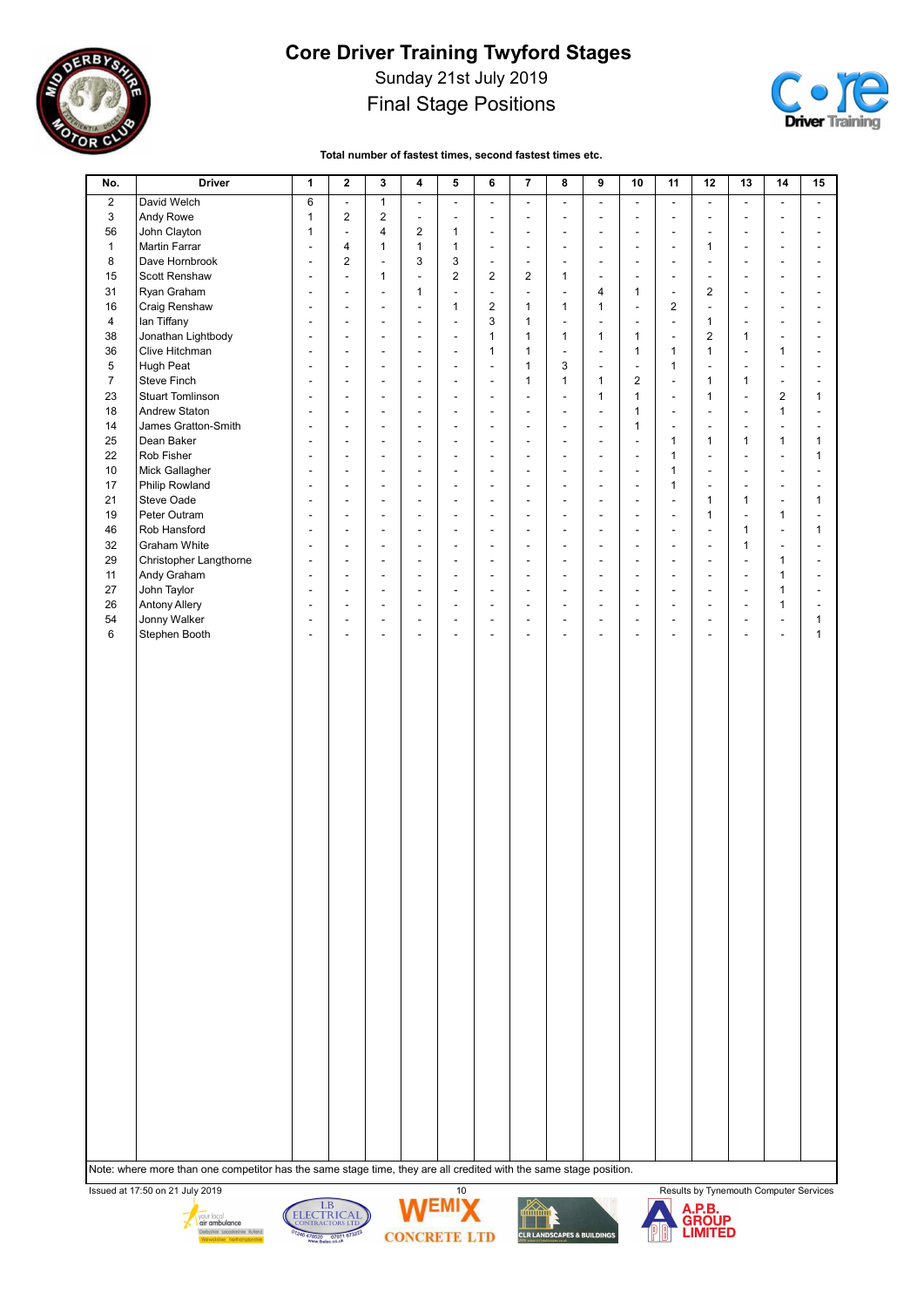

Sunday 21st July 2019

Final Time Chart





| Posn                |                  |                |                   |                |                      |                |                      | Stage          |                      |                |                                  |                |                    |                |                 |                |
|---------------------|------------------|----------------|-------------------|----------------|----------------------|----------------|----------------------|----------------|----------------------|----------------|----------------------------------|----------------|--------------------|----------------|-----------------|----------------|
|                     |                  | 1 Stage 1      |                   | 2 Stage 2      |                      | 3 Stage 3      |                      | 4 Stage 4      |                      | 5 Stage 5      |                                  | 6 Stage 6      |                    | 7 Stage 7      |                 | 8 Stage 8      |
| $\mathbf{1}$        | 3                | 9:59           | $\overline{2}$    | 9:31           | $\overline{2}$       | 9:23           | $\overline{2}$       | 9:10           | $\overline{2}$       | 12:06          | $\overline{2}$                   | 11:42          | $\overline{2}$     | 9:17           | 56              | 9:14           |
| 2<br>3              | 8<br>2           | 10:01<br>10:04 | 3<br>$\mathbf{1}$ | 9:38<br>9:40   | 3<br>56              | 9:30<br>9:34   | $\mathbf{1}$<br>3    | 9:16<br>9:17   | $\mathbf{1}$<br>$3=$ | 12:20<br>12:27 | $\mathbf{1}$<br>56               | 11:55<br>12:06 | $\mathbf{1}$<br>56 | 9:29<br>9:33   | 8<br>15         | 9:30<br>9:42   |
| 4                   | 56               | 10:31          | 8                 | 9:41           | $\mathbf{1}$         | 9:38           | 56                   | 9:19           | $56=$                | 12:27          | 8                                | 12:08          | 8                  | 9:46           | 31              | 9:48           |
| 5                   | 1                | 10:34          | 56                | 9:56           | 8                    | 9:43           | 8                    | 9:28           | 8                    | 12:30          | 15                               | 12:22          | 15                 | 9:53           | 16              | 9:55           |
| 6<br>$\overline{7}$ | $16 =$<br>$38=$  | 10:37<br>10:37 | 15<br>$5=$        | 10:00<br>10:05 | $\overline{4}$<br>15 | 9:49<br>9:50   | 15<br>4              | 9:34<br>9:35   | 4<br>15              | 12:38<br>12:41 | $\overline{4}$<br>$\overline{7}$ | 12:24<br>12:27 | 16<br>36           | 10:01<br>10:02 | 36<br>38        | 9:58<br>9:59   |
| 8                   | 15               | 10:40          | $16 =$            | 10:05          | 5                    | 9:51           | 5                    | 9:42           | 5                    | 12:42          | 16                               | 12:30          | 38                 | 10:03          | $\overline{7}$  | 10:04          |
| 9                   | 31               | 10:43          | 38                | 10:15          | 16                   | 10:02          | 31                   | 9:43           | $\overline{7}$       | 12:47          | 31                               | 12:32          | 31                 | 10:05          | 23              | 10:07          |
| 10<br>11            | 14<br>5          | 10:48<br>10:49 | 31<br>10          | 10:23<br>10:25 | $\overline{7}$<br>22 | 10:03<br>10:05 | $\overline{7}$<br>16 | 9:46<br>9:49   | 36<br>16             | 13:02<br>13:08 | 38<br>36                         | 12:39<br>12:44 | 23<br>25           | 10:24<br>10:27 | 18<br>17        | 10:10<br>10:11 |
| 12                  | $4=$             | 10:51          | 25                | 10:26          | $31 =$               | 10:07          | 38                   | 9:54           | 31                   | 13:10          | 23                               | 12:56          | $19 =$             | 10:30          | $\mathbf{1}$    | 10:18          |
| 13                  | $7=$             | 10:51          | $\overline{7}$    | 10:30          | $36=$                | 10:07          | 25                   | 9:56           | 38                   | 13:12          | 32                               | 12:58          | $21 =$             | 10:30          | $21 =$          | 10:22          |
| 14<br>15            | 26<br>$6=$       | 10:55<br>10:59 | $19 =$<br>$23=$   | 10:31<br>10:31 | $38=$<br>54          | 10:07<br>10:09 | 36<br>$21 =$         | 9:57<br>10:05  | $11 =$<br>$23=$      | 13:13<br>13:13 | 25=<br>$27 =$                    | 13:00<br>13:00 | 18<br>46           | 10:33<br>10:35 | $46=$<br>25     | 10:22<br>10:23 |
| 16                  | $22 =$           | 10:59          | $29=$             | 10:31          | 25                   | 10:11          | $23=$                | 10:05          | 27                   | 13:21          | 21                               | 13:01          | 17                 | 10:40          | 35              | 10:36          |
| 17                  | 36               | 11:00          | 6                 | 10:33          | 29                   | 10:16          | $11 =$               | 10:07          | $21 =$               | 13:28          | 18                               | 13:04          | $\overline{7}$     | 10:41          | 34              | 10:42          |
| 18<br>19            | 25<br>54         | 11:02<br>11:04 | 21<br>54          | 10:37<br>10:40 | 11<br>19             | 10:18<br>10:20 | $17 =$<br>$29=$      | 10:07<br>10:07 | $33=$<br>32          | 13:28<br>13:29 | 17<br>19                         | 13:10<br>13:14 | 33<br>35           | 10:46<br>10:47 | 33<br>$41 =$    | 10:49<br>10:55 |
| 20                  | 19               | 11:06          | 11                | 10:44          | 26                   | 10:27          | 19                   | 10:09          | 17                   | 13:32          | 34                               | 13:19          | 42                 | 11:01          | $42 =$          | 10:55          |
| 21                  | $10=$            | 11:08          | 51                | 10:45          | 33                   | 10:28          | 18                   | 10:18          | 25                   | 13:33          | 46                               | 13:21          | 41                 | 11:09          | 37              | 10:56          |
| 22<br>23            | $35=$<br>29      | 11:08<br>11:09 | 46<br>33          | 10:48<br>10:49 | 17<br>35             | 10:29<br>10:31 | 27<br>35             | 10:19<br>10:21 | 19<br>18             | 13:35<br>13:37 | 33<br>35                         | 13:30<br>13:42 | 45<br>47           | 11:10<br>11:12 | 45<br>47        | 10:59<br>11:10 |
| 24                  | 21               | 11:11          | $35=$             | 10:52          | 27                   | 10:33          | 46                   | 10:23          | 46                   | 13:39          | 42                               | 13:44          | 37                 | 11:13          | 44              | 11:14          |
| 25                  | 23               | 11:12          | $47 =$            | 10:52          | 21                   | 10:35          | 102                  | 10:28          | 35                   | 14:01          | 49                               | 13:56          | 34                 | 11:17          | 53              | 13:08          |
| 26<br>27            | 33<br>$11 =$     | 11:14<br>11:17 | $17 =$<br>$36=$   | 10:55<br>10:55 | 23<br>101            | 10:36<br>10:41 | 47<br>54             | 10:30<br>10:37 | $29=$<br>$42 =$      | 14:04<br>14:04 | 45<br>47                         | 14:02<br>14:03 | 49<br>44           | 11:23<br>11:39 | $19 =$<br>$49=$ | 14:30<br>14:30 |
| 28                  | $43=$            | 11:17          | 43                | 10:58          | 32                   | 10:42          | 41                   | 10:42          | 34                   | 14:05          | 41                               | 14:15          | 50                 | 13:18          | $50=$           | 14:30          |
| 29                  | 46               | 11:19          | 18                | 11:00          | 51                   | 10:43          | $32 =$               | 10:45          | 39                   | 14:10          | 44                               | 14:36          | 53                 | 13:22          |                 |                |
| 30<br>31            | 51<br>101        | 11:22<br>11:28 | 12<br>34          | 11:02<br>11:03 | $20=$<br>$34 =$      | 10:44<br>10:44 | $42 =$<br>49         | 10:45<br>10:52 | 47<br>49             | 14:19<br>14:23 | 37<br>53                         | 14:50<br>16:06 |                    |                |                 |                |
| 32                  | 17               | 11:30          | $32 =$            | 11:04          | 47                   | 10:46          | 45                   | 10:54          | 50                   | 14:57          | $11 =$                           | 17:00          |                    |                |                 |                |
| 33                  | 41               | 11:33          | $42 =$            | 11:04          | 45                   | 10:47          | 50                   | 10:57          | 45                   | 15:18          | $39=$                            | 17:00          |                    |                |                 |                |
| 34<br>35            | 52<br>$39=$      | 11:35<br>11:40 | $20=$<br>$45 =$   | 11:07<br>11:07 | 46<br>$41 =$         | 10:48<br>10:56 | 34<br>37             | 10:58<br>11:09 | 37<br>48             | 15:41<br>16:49 | $50=$                            | 17:00          |                    |                |                 |                |
| 36                  | 47=              | 11:40          | 27                | 11:08          | $42 =$               | 10:56          | 44                   | 11:12          | $41 =$               | 17:00          |                                  |                |                    |                |                 |                |
| 37                  | 27               | 11:41          | 41                | 11:13          | 50                   | 11:06          | 33                   | 11:49          | $44 =$               | 17:00          |                                  |                |                    |                |                 |                |
| 38<br>39            | 20<br>34         | 11:42<br>11:43 | 39<br>49          | 11:14<br>11:17 | 49<br>37             | 11:08<br>11:21 | 53<br>43             | 12:25<br>17:00 | 53                   | 30:00          |                                  |                |                    |                |                 |                |
| 40                  | 18               | 11:49          | 50                | 11:29          | 44                   | 11:33          | $39=$                | 30:00          |                      |                |                                  |                |                    |                |                 |                |
| 41                  | 49               | 11:51          | 37                | 11:36          | 53                   | 12:04          | $48 =$               | 30:00          |                      |                |                                  |                |                    |                |                 |                |
| 42<br>43            | 37<br>42         | 11:54<br>11:58 | 44<br>53          | 11:52<br>12:05 | $10=$<br>$18 =$      | 17:00<br>17:00 |                      |                |                      |                |                                  |                |                    |                |                 |                |
| 44                  | 45               | 12:00          | 22                | 14:33          | $103=$               | 17:00          |                      |                |                      |                |                                  |                |                    |                |                 |                |
| 45                  | 53               | 12:09          | 48                | 15:09          | $39=$                | 30:00          |                      |                |                      |                |                                  |                |                    |                |                 |                |
| 46<br>47            | 50<br>44         | 12:17<br>12:23 | $4=$<br>$26=$     | 17:00<br>17:00 | $43=$<br>$48 =$      | 30:00<br>30:00 |                      |                |                      |                |                                  |                |                    |                |                 |                |
| 48                  | 48               | 12:39          | $101 =$           | 30:00          | $102 =$              | 30:00          |                      |                |                      |                |                                  |                |                    |                |                 |                |
| 49                  | $12 =$           | 17:00          | $102 =$           | 30:00          |                      |                |                      |                |                      |                |                                  |                |                    |                |                 |                |
| 50<br>51            | $103=$<br>$32 =$ | 17:00<br>30:00 | $103=$            | 30:00          |                      |                |                      |                |                      |                |                                  |                |                    |                |                 |                |
| 52                  | $102 =$          | 30:00          |                   |                |                      |                |                      |                |                      |                |                                  |                |                    |                |                 |                |
|                     |                  |                |                   |                |                      |                |                      |                |                      |                |                                  |                |                    |                |                 |                |
|                     |                  |                |                   |                |                      |                |                      |                |                      |                |                                  |                |                    |                |                 |                |
|                     |                  |                |                   |                |                      |                |                      |                |                      |                |                                  |                |                    |                |                 |                |
|                     |                  |                |                   |                |                      |                |                      |                |                      |                |                                  |                |                    |                |                 |                |
|                     |                  |                |                   |                |                      |                |                      |                |                      |                |                                  |                |                    |                |                 |                |
|                     |                  |                |                   |                |                      |                |                      |                |                      |                |                                  |                |                    |                |                 |                |
|                     |                  |                |                   |                |                      |                |                      |                |                      |                |                                  |                |                    |                |                 |                |
|                     |                  |                |                   |                |                      |                |                      |                |                      |                |                                  |                |                    |                |                 |                |
|                     |                  |                |                   |                |                      |                |                      |                |                      |                |                                  |                |                    |                |                 |                |
|                     |                  |                |                   |                |                      |                |                      |                |                      |                |                                  |                |                    |                |                 |                |
|                     |                  |                |                   |                |                      |                |                      |                |                      |                |                                  |                |                    |                |                 |                |

Competitors not attempting stages are shown as 12:34 .









Issued at 17:50 on 21 July 2019 11 Results by Tynemouth Computer Services